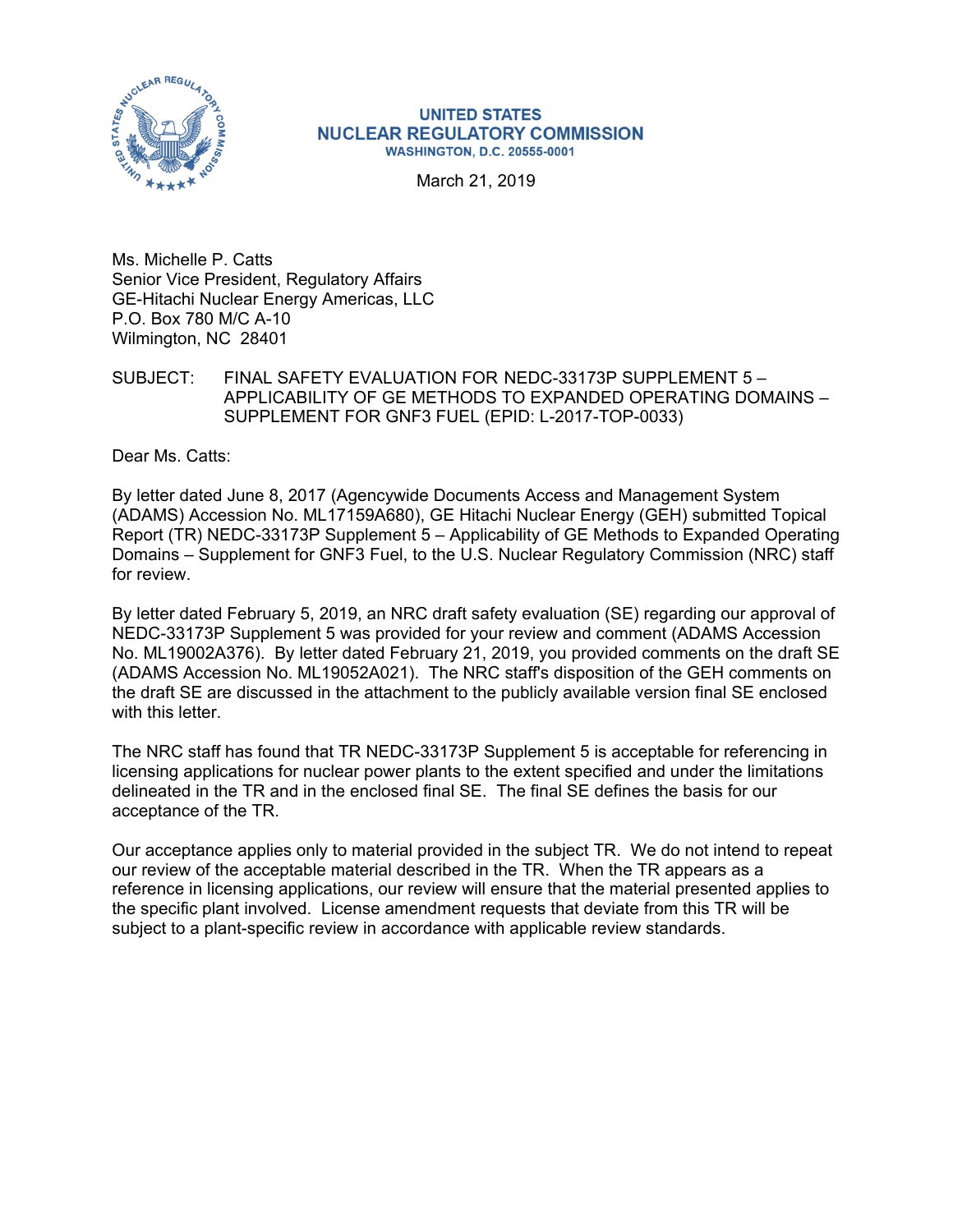In accordance with the guidance provided on the NRC website, we request that GEH publish approved proprietary and non-proprietary versions of TR NEDC-33173P Supplement 5, within three months of receipt of this letter. The approved versions shall incorporate this letter and the enclosed final SE after the title page. Also, they must contain historical review information, including NRC requests for additional information (RAIs) and your responses. The approved versions shall include a "-A" (designating approved) following the TR identification symbol.

As an alternative to including the RAIs and RAI responses behind the title page, if changes to the TR were provided to the NRC staff to support the resolution of RAI responses, and the NRC staff reviewed and approved those changes as described in the RAI responses, there are two ways that the accepted version can capture the RAIs:

1. The RAIs and RAI responses can be included as an Appendix to the accepted version. 2. The RAIs and RAI responses can be captured in the form of a table (inserted after the final SE) which summarizes the changes as shown in the approved version of the TR. The table should reference the specific RAIs and RAI responses which resulted in any changes, as shown in the accepted version of the TR.

If future changes to the NRC's regulatory requirements affect the acceptability of this TR, GEH will be expected to revise the TR appropriately or justify its continued applicability for subsequent referencing. Licensees referencing this TR would be expected to justify its continued applicability or evaluate their plant using the revised TR.

Sincerely,

*/RA/* 

Dennis C. Morey, Chief Licensing Processes Branch Division of Licensing Projects Office of Nuclear Reactor Regulation

Project No. 99902024

Enclosure: Final SE (Non-Proprietary)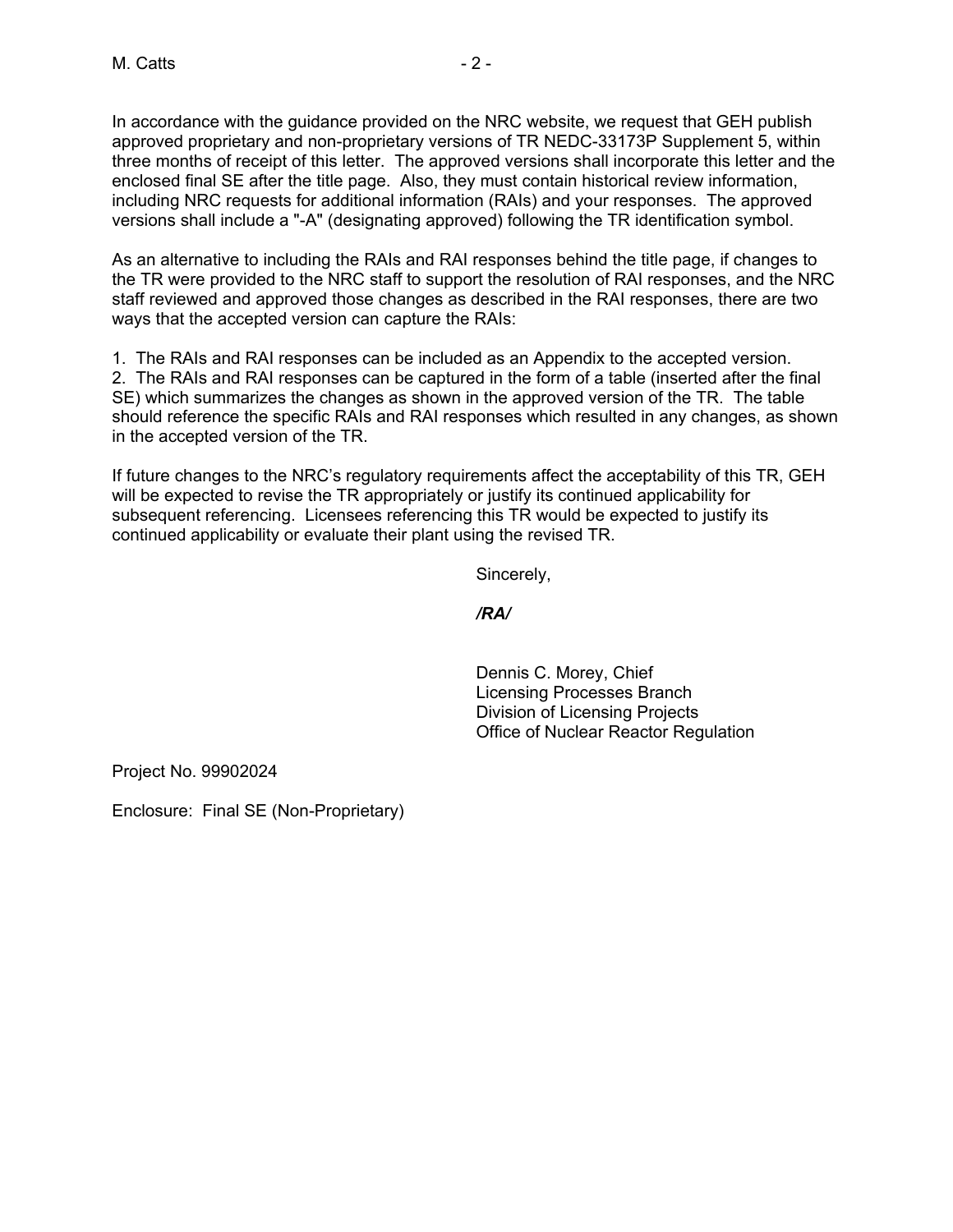M. Catts **- 3 -** 3 -

SUBJECT: FINAL SAFETY EVALUATION FOR NEDC-33173P SUPPLEMENT 5 – APPLICABILITY OF GE METHODS TO EXPANDED OPERATING DOMAINS – SUPPLEMENT FOR GNF3 FUEL (EPID: L-2017-TOP-0033) DATE: MARCH 21, 2019

### **DISTRIBUTION**:

| <b>PUBLIC</b>             | <b>RidsNrrDlpPlpb</b> | <b>RidsNrrDss</b> | <b>RLukes, NRR</b> |
|---------------------------|-----------------------|-------------------|--------------------|
| <b>RidsNrrLADHarrison</b> | <b>RidsNrrDssSnpb</b> | RidsNroOd         | <b>BParks, NRR</b> |
| <b>RidsOgcMailCenter</b>  | RidsNrrDlp            | DMorey, NRR       | KHeller, NRR       |
| RidsACRS MailCTR          | RidsResOd             | JGolla, NRR       |                    |

# **ADAMS Accession No.: ML19081A144 (Package); ML19074A054 (Non-Prop);**

| ML19064A229 (Prop) *concurrence via e-mail |             |              |                        | <b>NRR-106</b> |
|--------------------------------------------|-------------|--------------|------------------------|----------------|
| <b>OFFICE</b>                              | NRR/PLPB/PM | NRR/PLPB/LA* | <b>NRR/DSS/SNPB/BC</b> | NRR/PLPB/BC    |
| <b>NAME</b>                                | JGolla      | DHarrison.   | <b>RLukes</b>          | <b>DMorey</b>  |
| <b>DATE</b>                                | 3/19/2019   | 3/19/2019    | 3/20/2019              | 3/21/2019      |

**OFFICIAL RECORD COPY**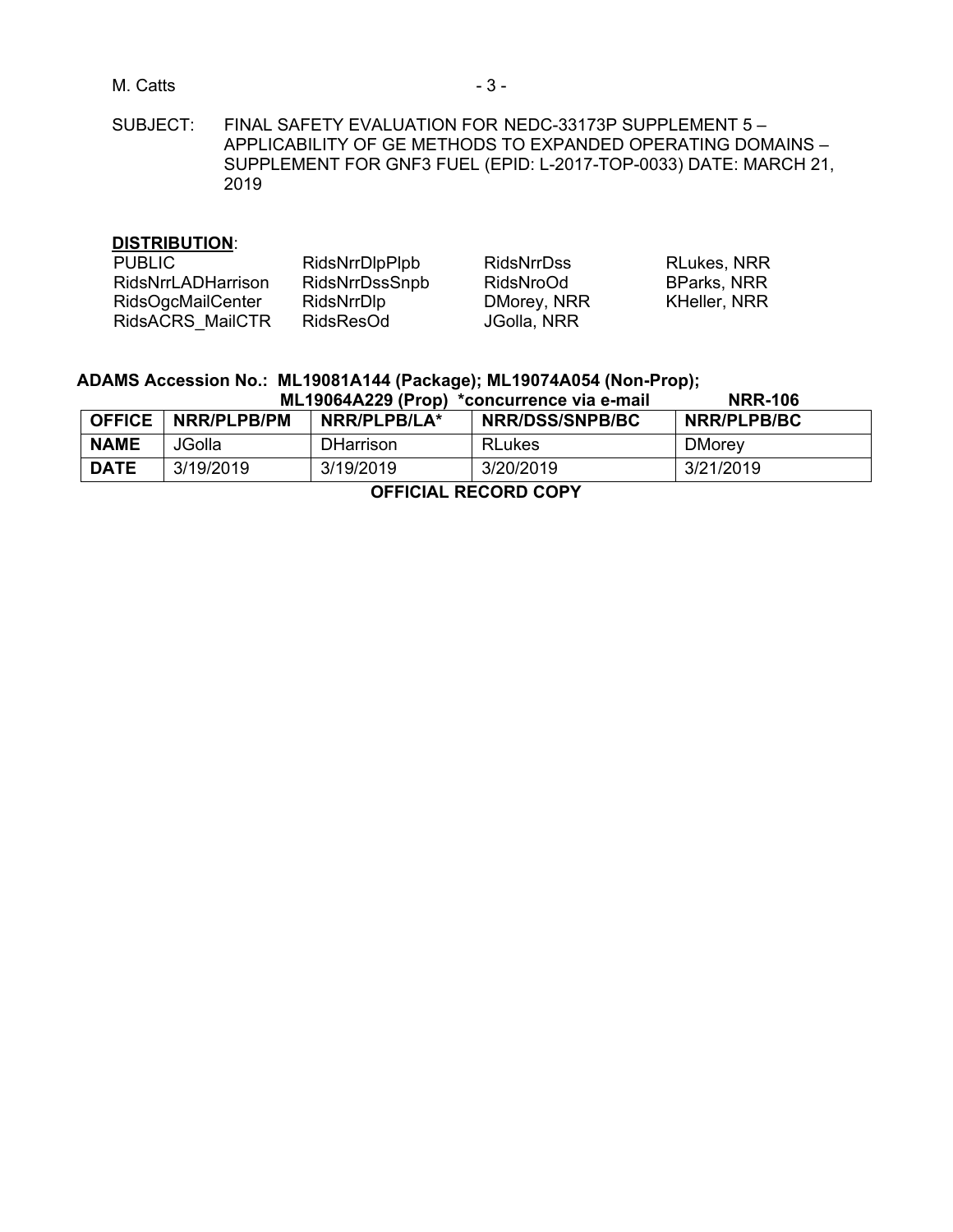GE Hitachi Nuclear Energy **Project No. 710** Project No. 710

Docket No. 99902024

cc:

Ms. Michelle P. Catts Senior Vice President, Regulatory Affairs GE-Hitachi Nuclear Energy Americas, LLC P.O. Box 780 M/C A-10 Wilmington, NC 28401 Michelle.Catts@ge.com

Mr. Kent E. Halac Senior Project Manager, Regulatory Affairs GE-Hitachi Nuclear Energy Americas, LLC P.O. Box 780, M/C A-70 Wilmington, NC 28401-0780 Kent.Halac@ge.com

Dr. Brian R. Moore General Manager, Core & Fuel Engineering Global Nuclear Fuel–Americas, LLC P.O. Box 780, M/C A-75 Wilmington, NC 28401-0780 Brian.Moore@ge.com

Ms. Lisa K. Schichlein Senior Project Manager, Regulatory Affairs GE-Hitachi Nuclear Energy Americas, LLC P.O. Box 780, M/C A-70 Wilmington, NC 28401-0780 Lisa.Schichlein@ge.com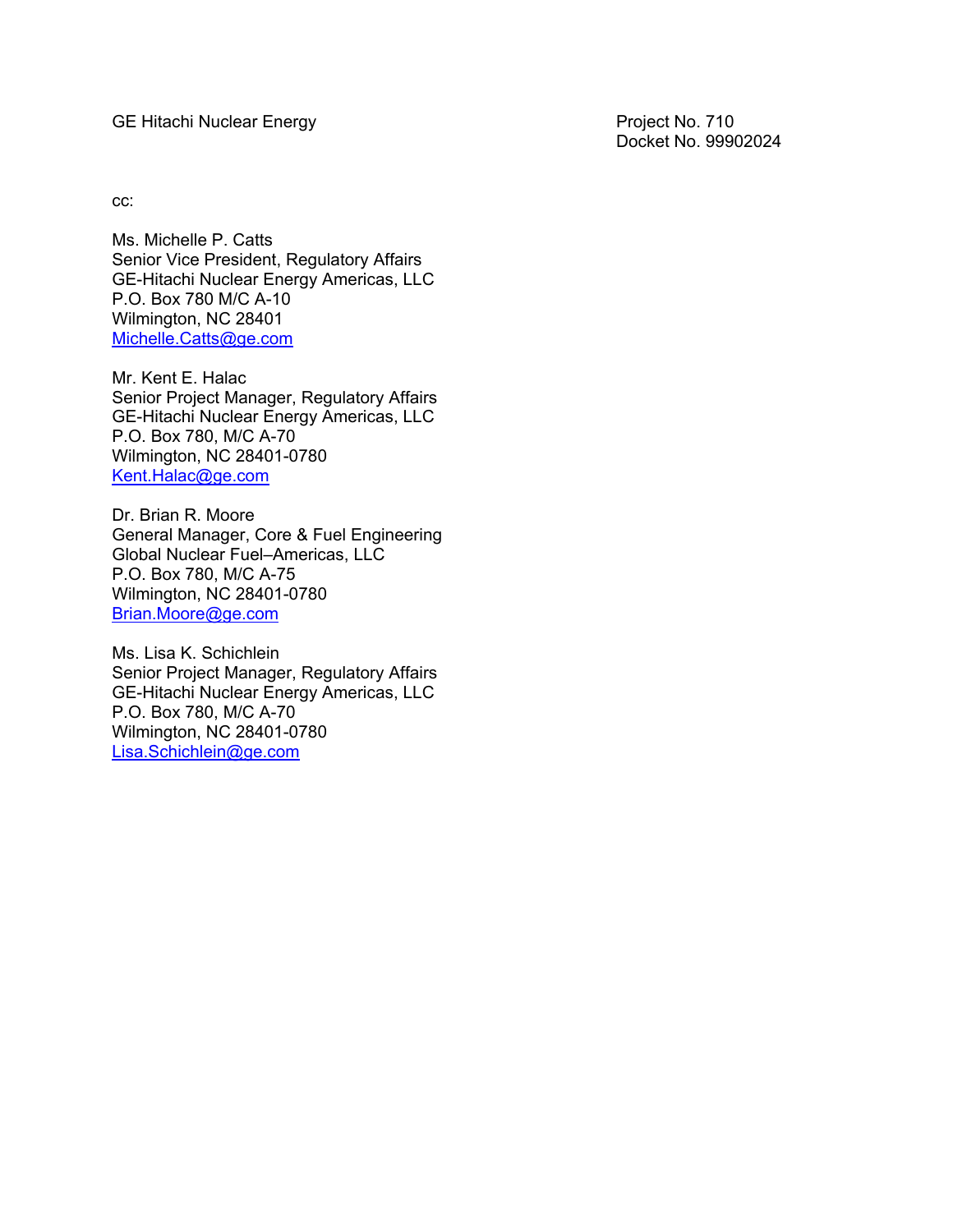# **SAFETY EVALUATION BY THE OFFICE OF NUCLEAR REACTOR REGULATION RELATED TO SUPPLEMENT 5, TO NEDC-33173P-A, "APPLICABILITY OF GE METHODS TO EXPANDED OPERATING DOMAINS - SUPPLEMENT FOR GNF3 FUEL" EPID L-2017-TOP-0033/DOCKET 99902024**

### **1.0 INTRODUCTION**

By letter dated June 8, 2017, GE Hitachi Nuclear Energy (GEH, the vendor) submitted Supplement 5, "Supplement for GNF3 Fuel," to topical report (TR) NEDC-33173P, "Applicability of GE Methods to Expanded Operating Domains" (Ref. 1). The supplement documents the applicability of NEDC-33173P, which is also known as the Interim Methods Licensing Topical Report (IMLTR, Ref. 2), to a new fuel design known as GNF3. In response to an U.S. Nuclear Regulatory Commission (NRC) staff request for additional information, GEH submitted Letter M180204, supplementing the IMLTR supplement (Ref. 3). This safety evaluation (SE) refers to Supplement 5 to the IMLTR as IMLTR5.

In the NRC staff SE approving the IMLTR, the NRC staff stated that "the Interim Methods review was applicable to all GE lattices up to GE14" (IMLTR staff SE page 137). Thus, upon completing new fuel designs, GEH submits, for NRC staff review and approval, an IMLTR supplement confirming the IMLTR applicability to that fuel design. Supplement 3 to the IMLTR, for example, addresses IMLTR applicability to GNF2 fuel. The review approach employed in this SE is like that used in the SE for IMLTR3, with some exceptions as noted in Section 3.1, below.

### **2.0 REGULATORY EVALUATION**

The IMLTR provides a basis to establish that the suite of GEH/GNF analytic methods are appropriate for use in expanded operating domains (EODs), which specifically include the Maximum Extended Load Line Limit Analysis Plus (MELLLA+) and the extended power uprate (EPU) operating domains. Both MELLLA+ and EPU are operating enhancements that, together, allow plant operation in conditions of higher thermal power output and reduced core flow, which serve to expand the power-to-flow operating domain. As originally written, the IMLTR provided an interim approach of applying limitations and penalties to account for potentially increased uncertainties in analytic methods, based on limitations in available confirmatory data. Subsequently, GEH has developed newer methods and provided additional data to reduce or eliminate penalties, resulting in changes to the way IMLTR is applied.

The NRC staff review is based on the overarching requirements contained in Title 10 of the *Code of Federal Regulations* (10 CFR) 50.34. The guidance provided in Chapters 4 and 15 of the Standard Review Plan are used. Additional, and more specific, discussion is provided in Section 2.0, "Regulatory Evaluation" of the IMLTR SE, and in Section 2.0, "Regulatory Evaluation," of Appendix K to the IMLTR SE. This discussion is not repeated here.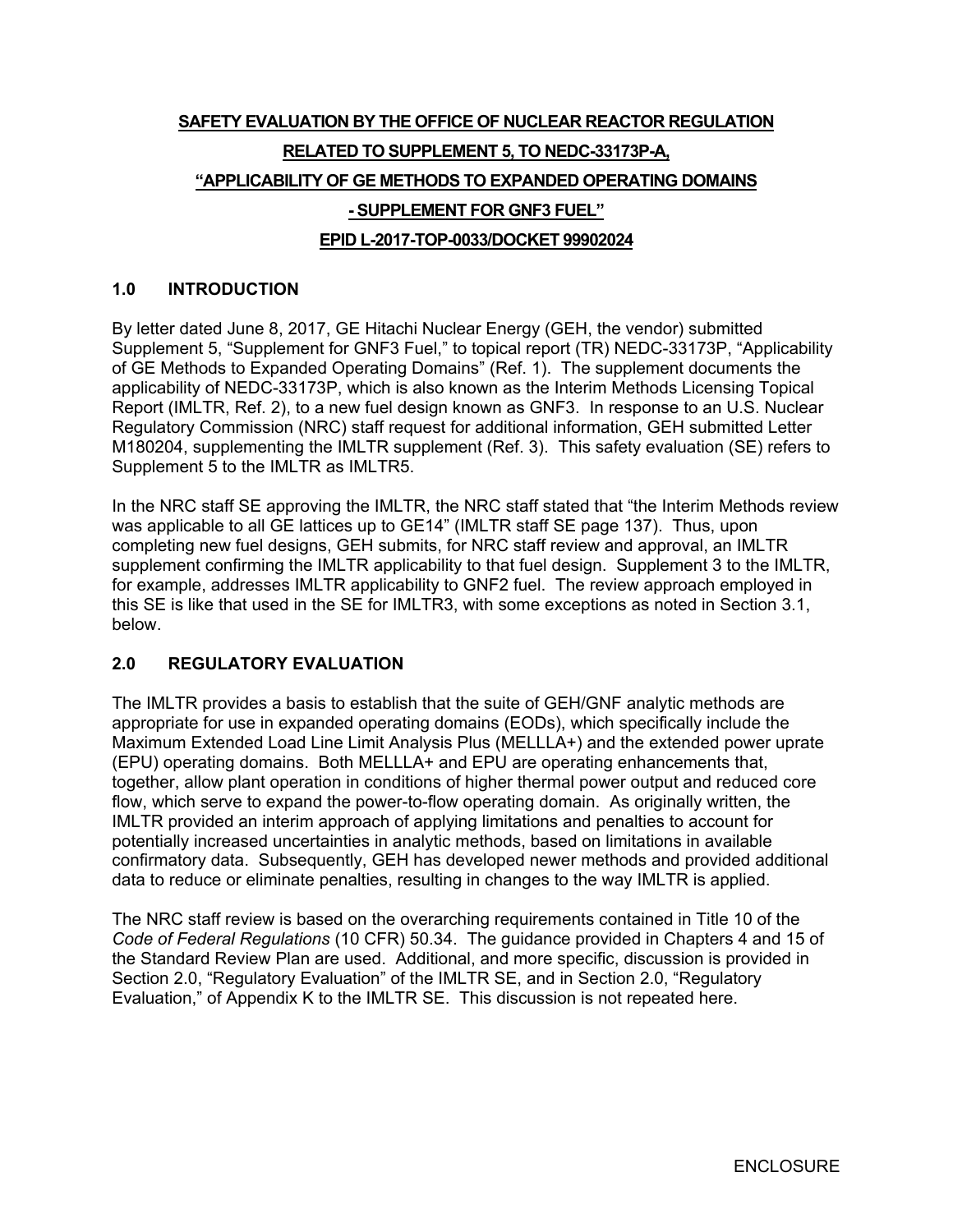### **3.0 TECHNICAL EVALUATION**

This evaluation reviews and evaluates the analytic and experimental justification provided in IMLTR5 and follows with a disposition of each of the major topics that are addressed in the SE approving the IMLTR, and again in its Appendix K, which is the SE for the supplement justifying IMLTR applicability to the GNF2 fuel product line.

### 3.1 Review Scope

The scope of NRC staff review reflects advances made by GEH since the approval of the IMLTR, which are documented in newly approved TRs and in other supplements to IMLTR. The NRC staff stated, in the IMLTR SE, the following:

If LTR NEDC-33173 is revised or supplemented, the topics addressed in this SE, associated commitments and the limitations and conditions specified in Section 9.0 should be covered, unless GE demonstrates that the limitations are not needed due to changes in the methods or that the additional benchmarking is provided to the NRC staff in another LTR.

Most notably, GNF has obtained approval for NEDC-33256P-A, Revision 1, NEDC-33257P-A, Revision 1, and NEDC-33258P-A, Revision 1, which together comprise "The PRIME Model for Analysis of Fuel Rod Thermal-Mechanical Performance" (Ref. 4). The NRC-approved version of the PRIME TRs was submitted to the NRC staff in 2010. The TRs were found acceptable and applicable to GNF fuel designs, and the conditions and limitations specified in the PRIME TR SE require periodic reconfirmation of the applicability of the PRIME models to current fuel designs. In Appendix A to IMLTR5, GEH stated, regarding Limitation 9.12 from the IMLTR, that "PRIME has been approved and GNF3 utilizes PRIME." In addition, the text of Limitation 9.12 specifically requires the use of PRIME thermal-mechanical methods, once approved, for plants that reference the IMLTR. Based on the implementation of the PRIME fuel thermal-mechanical methods in the GE suite of fuel performance and safety analyses, the NRC staff did not consider IMLTR applicability to GNF3 with respect to GESTR-M based methods.

3.2 Comparison of GNF3 to Prior Designs

The introduction of an **[ ]** allows the GNF3 design to incorporate several improvements that **[** 

 **]**. Instead of the more recent 10x10

fuel design with **[** 

 **]**

Although the introduction of **[ ]** represents a modest change, the part-length fuel rods remain similarly arranged in comparison to GNF2. **[**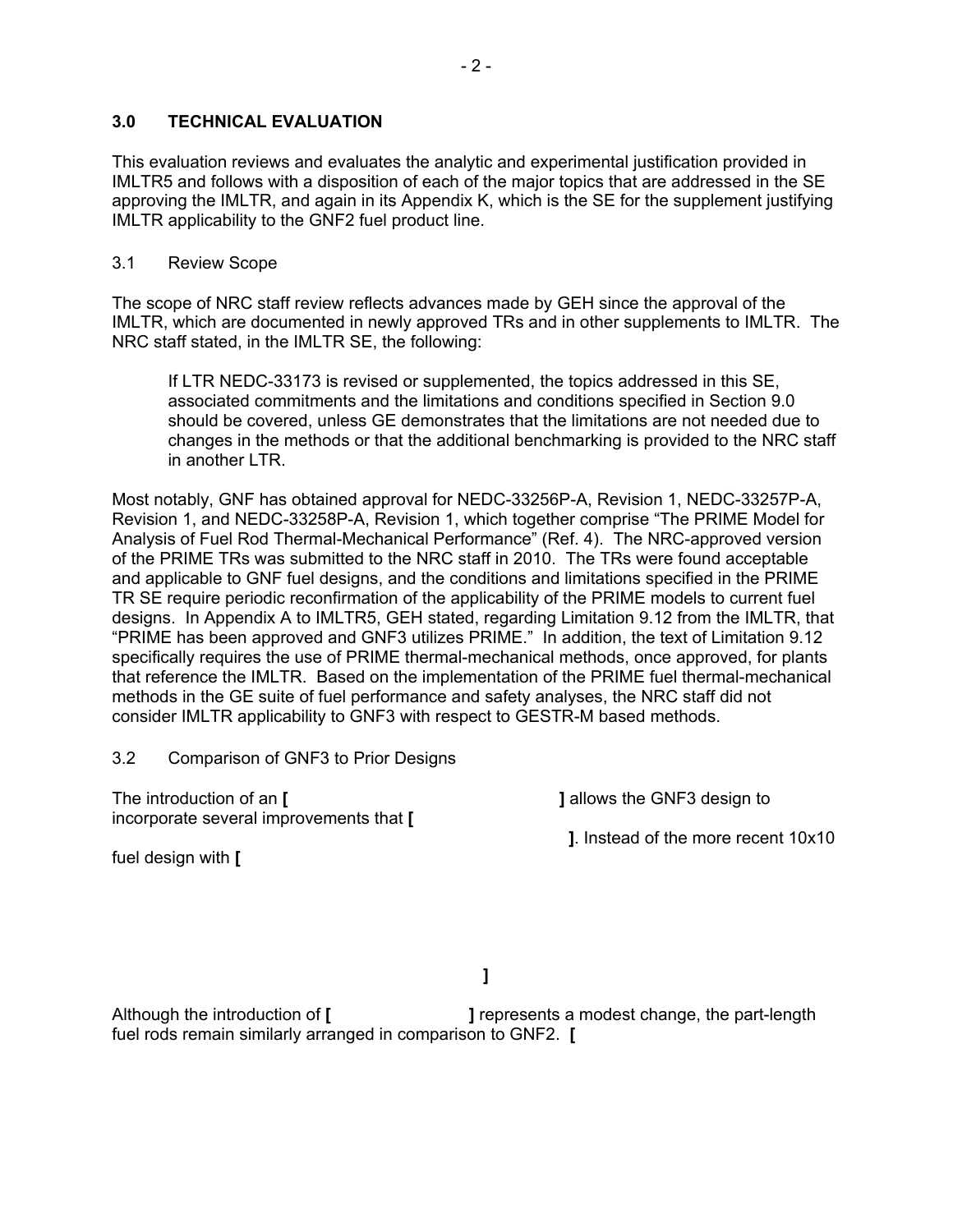**]** Figure 1 provides a comparison of the GNF2 and GNF3 lattice designs.

**[**

 **] Figure 1. Comparison between GNF2 and GNF3 lattice designs (pins are not to scale).** 

#### **Figure adapted from References 5 and 6.**

In addition to the above design features, GNF3 also has **[** 

 **]**

From a computational perspective, GNF3 is sufficiently similar to GNF2 that the vendor made no modifications to the nuclear design code system in order to model the new design. Previously, **[** 

 **]** While GNF3 retains similar design features, it did not introduce novel features requiring further code system revision.

3.3 IMLTR Supplement 5 Approach

To confirm applicability of interim methods to the GNF3 fuel design, GEH applied several approaches. These included code-to-code comparisons using MCNP for the neutronic methods, and COBRAG for the thermal-hydraulic methods; comparisons to TIP data from lead use assembly campaigns; and thermal-hydraulic testing at Stern Laboratories. Each of these confirmation efforts is reviewed in this section, while the following sections explain how the confirmation efforts establish that the IMLTR remains applicable to GNF3 fuel.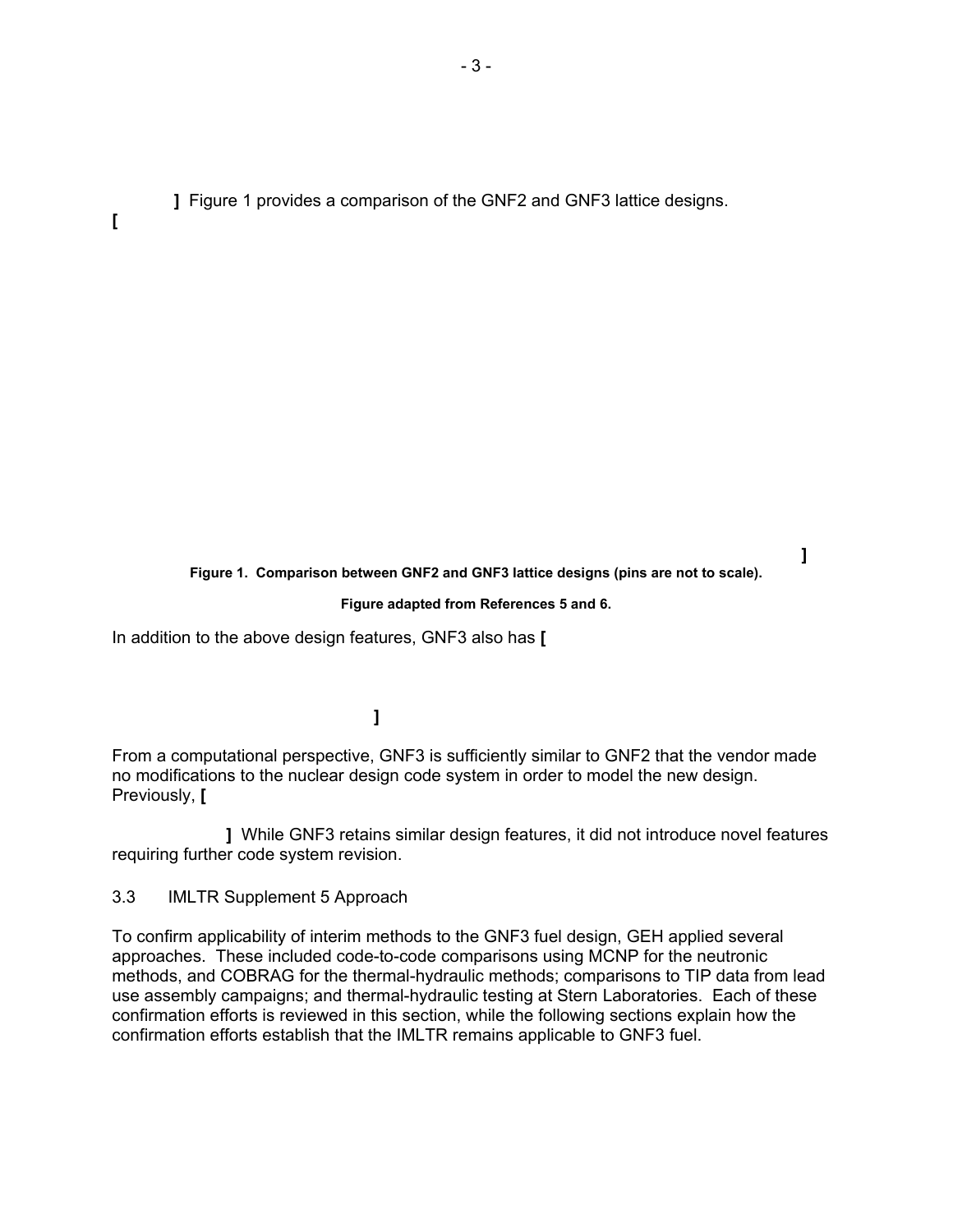#### 3.3.1 MCNP Comparisons

Code-to-code comparisons using MCNP were used to confirm computational efficacy of the TGBLA06/PANAC11 nuclear design package.

The vendor assessed TGBLA06 by modeling GNF3 lattices representative of each axial region at beginning and end of cycle conditions, in both controlled and uncontrolled configurations for a variety of moderator densities. Results obtained from TGBLA06 were compared to MCNP results for fission density and infinite lattice reactivity. The differences between the two were aggregated using root mean squares, and the RMS data were plotted for comparison to similar computational differences obtained for prior designs GNF2 and GE14. The results, evaluated in detail below, generally demonstrated that the degree of agreement between TGBLA06 and MCNP was essentially the same as similar comparisons to the prior designs.

In the response to RAI 2 in Reference 2, GEH provided information to show that the lattice designs modeled for GNF3 were comparable to the GE14 and GNF2 lattices used for comparison, and that all lattice designs reflected nuclear characteristics (e.g., enrichment and gadolinia loading) of actual lattices that would be used in EOD plants. In the response to RAI 2, GEH stated, "Given the close geometrical similarities, the existing population of GNF2 lattices were used as an indicator of the future population of GNF3 lattices." The vendor also stated that GNF2 lattice designs at each elevation were used as the basis for corresponding GNF3 lattices. In Figure 2-1 of the RAI response, **[** 

 **]** The supplemental information confirmed that the GNF3 lattice designs considered in the methods evaluation were similar in nature to those used to evaluate the prior GE14 and GNF2 fuel designs. Given the representation of the GNF3 lattices within the population of the prior fuel designs, the NRC staff determined that the lattice designs used to evaluate GNF3 for interim methods applicability were acceptable.

The vendor provided code-to-code comparisons using MCNP and TBGLA06 to show computational consistency in calculating fission density among GE14, GNF2, and GNF3 lattices. In the context of the GEH standard analytic methods using TGBLA06, the process used to generate the MCNP comparisons is described in Enclosure B to Appendix C of the IMLTR.

Figures 2-1 and 2-2 of IMLTR5 illustrate fission density comparisons between TGBLA and MCNP at beginning-of-cycle (BOC) and end-of-cycle (EOC) conditions, respectively. At BOC conditions, **[** 

 **]** Meanwhile, at EOC conditions, **[** 

 **]** However, a comparison between Figures 2-1 and 2-2

indicated that **[**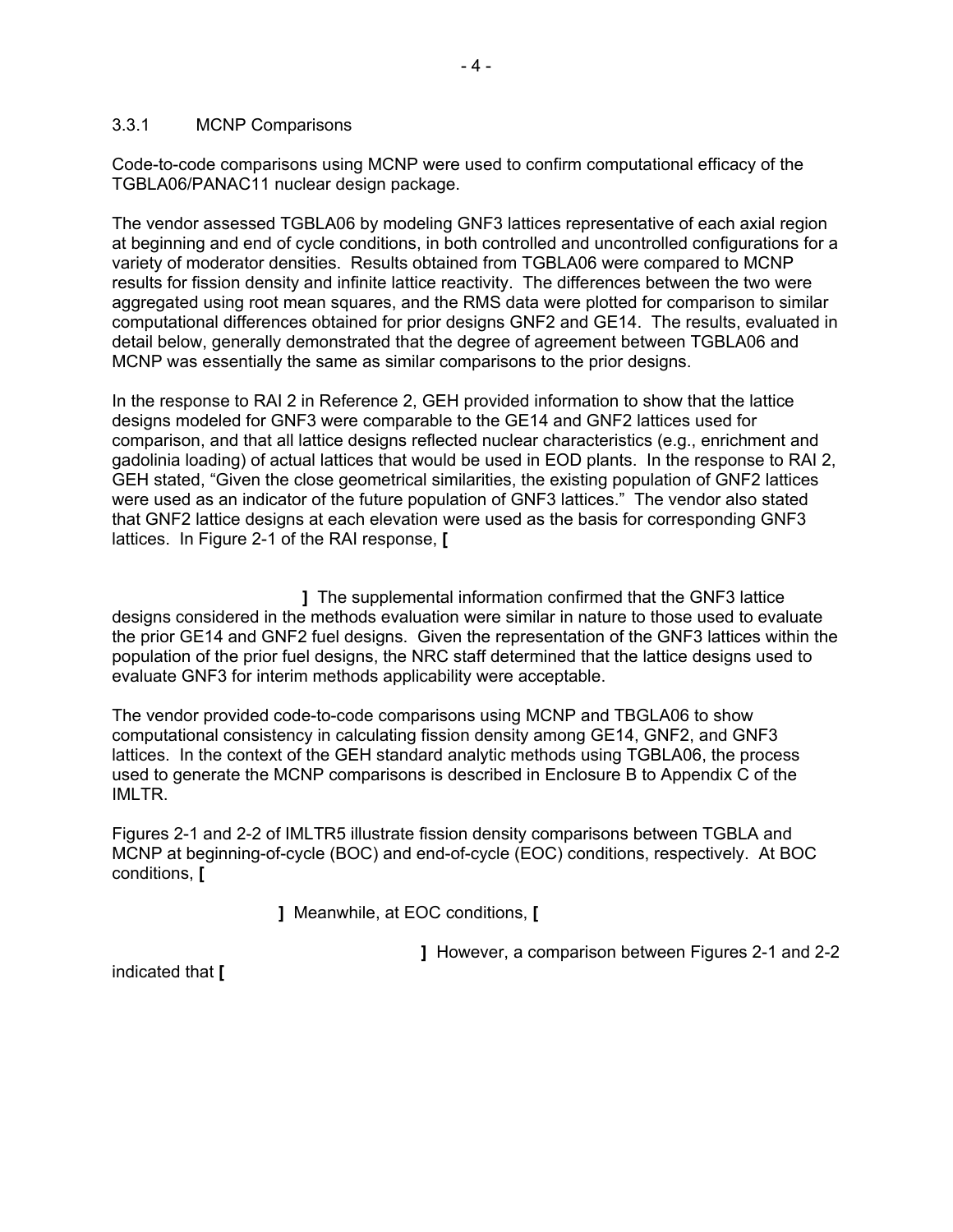**]1** 1<sup>1</sup> Based on its assessment, the NRC staff determined that the RMS differences in fission density for GNF3 were roughly equivalent in magnitude to, and trended similarly with, GNF2 and GE14. This similarity supports a conclusion that the predictive capabilities of TGBLA06 remain consistent when analyzing the GNF3 lattice design.

In its response to RAI 1, GEH provided the tabular data for RMS fission density differences between TGBLA06 and MCNP at **[** 

 **]**, for both GNF2 and GNF3 fuel designs. While the GNF3-specific fission density differences plotted alongside the difference ranges for GNF2 and GE14 designs enabled the staff to confirm that the code-tocode differences among the fuel design were substantially similar, the additional data provided in the RAI response provided a more granular basis to determine whether any adverse or abnormal trending was apparent. Based on side-to-side comparisons of the two fuel designs at the various exposure steps, the NRC staff observed no such abnormal or adverse trends. This data set provided further confirmation of the results depicted in Figures 2-1 and 2-2 of IMLTR5.

Figures 2-3 through 2-5 present infinite lattice reactivity benchmarks between TGBLA06 and MCNP for GNF3, compared to difference ranges for GNF2 and GE14. Figures 2-3 and 2-4 correspond to uncontrolled cases at 0 and 65 GWD/sTU, and Figure 2-5 represents a controlled case at 0 GWD/sTU. These figures included **[** 

 **]**. Similar to the fission density benchmarks, these figures illustrated that the GNF3 comparisons between TGBLA06 and MCNP trended similarly with the prior fuel designs.

The vendor assessed PANAC11 by modeling a **[** 

 **]**. The PANAC11 statepoints were provided to MCNP to analyze the same **[ ]** and provide a comparison. As with TGBLA06, differences between PANAC11 and MCNP were aggregated for the GNF3 designs and compared to similar data for GNF2 and GE14.

In the response to RAI 4, GEH provided **[** 

 **]** The comparison included **[ ]**. The comparison showed **[** 

 **]** that are reflective of the expanded operating domain conditions currently exhibited within the GE14 and GNF2 fuel experience base.

-

<sup>1</sup> This trend is reflective of the fact that **[**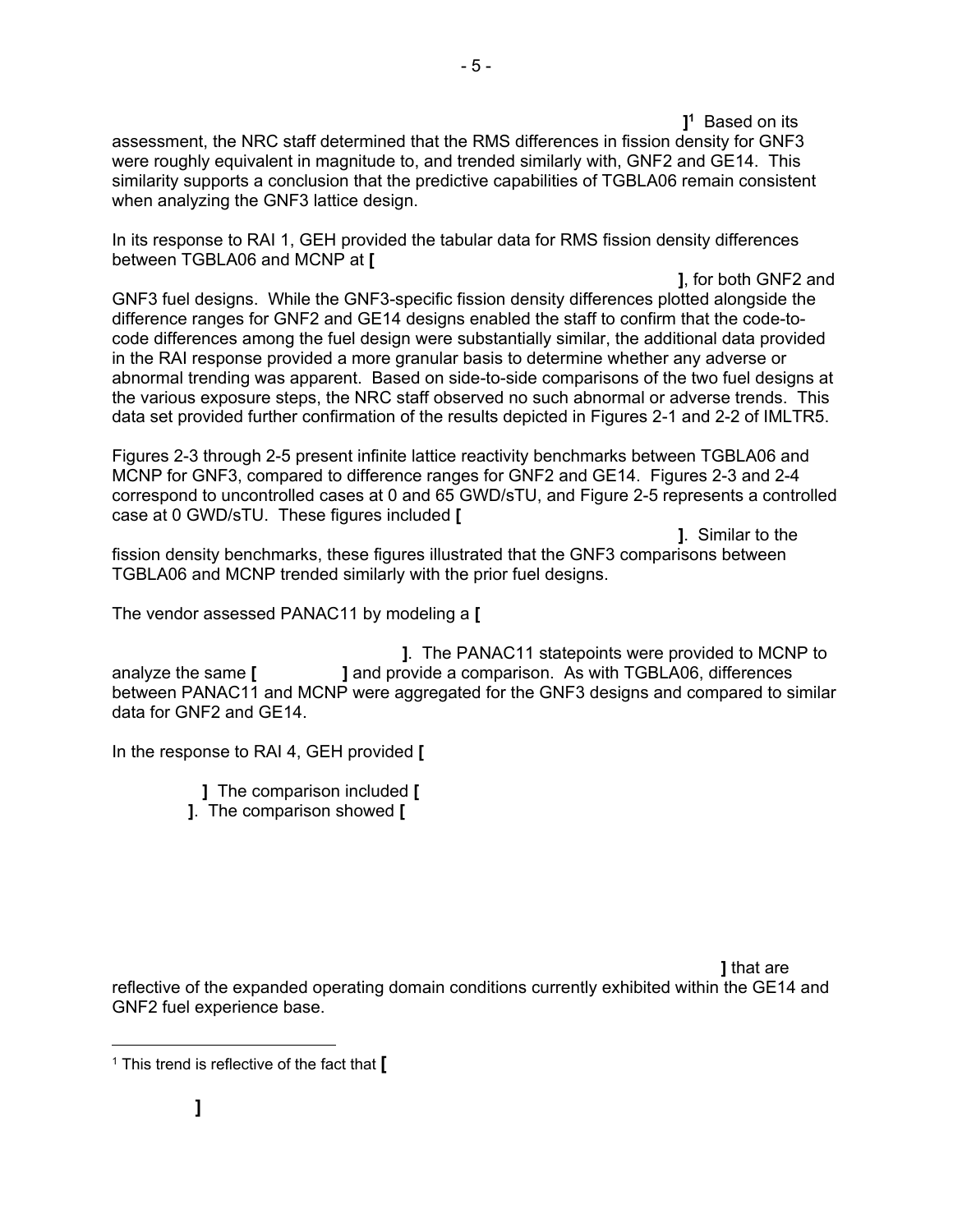In the response to RAI 5, GEH provided additional information describing the comparative process. The process involves **[** 

 **]**. The information provided

#### in response to RAI 5 confirmed that **[**

 **]**.

GEH evaluated PANAC11 by comparing the RMS difference axially integrated bundle power between PANAC11 and MCNP. The comparison, illustrated in Figure 2-6, showed that GNF3 predictions trended with the predictions for the previous fuel designs.

In evaluating the comparisons supporting applicability of both TGBLA06 and PANAC11, the NRC staff considered that MCNP is a higher order code and can provide a reasonable surrogate for data. It should be noted, however, that the reliance on code-to-code comparisons is acceptable in this respect because of the similarities between the GNF2 and GNF3 designs, and because no changes to the nuclear design codes were needed to model GNF3 relative to GNF2. Given more substantial design differences or the implementation of computer code modifications to support analysis of the new design, comparisons to plant or experimental data would be expected, to confirm the results of the code-to-code comparisons.

### 3.3.2 Lead Use Assembly Traversing In-Core Probe Data Comparisons

GEH stated that data obtained from TIP measurements in cells containing GNF3 lead use assemblies in a BWR/5 and a BWR/6 indicated no unusual or adverse trends. Should an unusual or adverse trend have been observed, it would have been indicative of a methods issue for the GNF3 design.

In the response to RAI 3 in Reference 3, GEH provided tables of the TIP data applicable to the GNF3 lead use assembly campaigns, from which the summary discussed above was derived. The tabulated TIP data included measurements and statistics from two plants involved in the lead use assembly campaign. Core average calculated-to-measured TIP RMS results were presented for an entire cycle in which the GNF3 assemblies were loaded. In each of the plants, a single GNF3 fuel bundle had been loaded adjacent to a TIP string; the calculated-to-measured axial TIP RMS error and the radial TIP absolute error for these individual TIP strings were also provided.

The NRC staff reviewed the core-average bundle, axial, and nodal TIP RMS results as a function of cycle exposure and confirmed no unusual or adverse trending is exhibited by the data. The NRC staff also reviewed the bundle and axial TIP RMS data for the TIP strings adjacent to the GNF3 lead use assemblies and confirmed the results are within the range of differences predicted for the remaining TIP cells within the core. Because the majority of the remaining core loading for both plants is GNF2 fuel, the results support a conclusion that the nuclear design system is capable of predicting GNF3 performance to a reasonably similar degree of accuracy as the previous GNF2 fuel design.

To further assess the nuclear methods' performance for the GNF3 design, the NRC staff compared the weighted average (averaged across all cases) bundle, axial, and nodal TIP RMS results for both the core-wide and the GNF3-specific TIP strings to those of the historical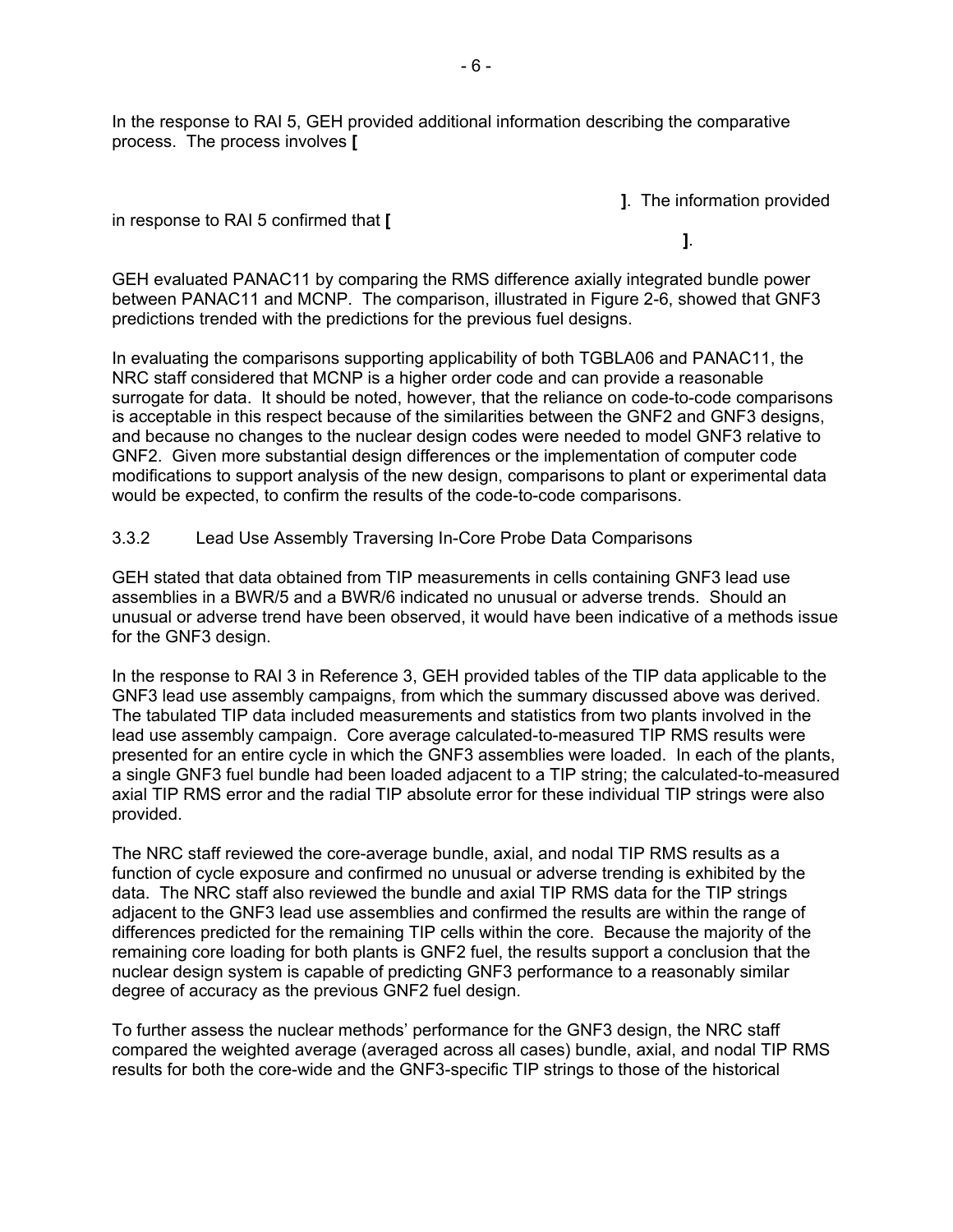database. This historical database is presented in the IMLTR, as well as Supplement 2 to the IMLTR (Ref. 7) for the GE14 and GNF2 fuel designs. For this comparison, it is important to note that one of the plants in the GNF3 lead use campaign is equipped with a thermal TIP system. It is known that thermal TIPs may possess a larger measurement uncertainty in comparison to gamma TIPs. Therefore, the gamma TIP data and thermal TIP data were each compared to the respective results within the historical database. The comparisons show the core-wide TIP string and the GNF3 TIP string responses for gamma TIPs are consistent with the historical performance.

For the comparisons of thermal TIP responses, the NRC staff noted a slight inconsistency with the historical performance. The NRC staff attributes this to the sparse thermal TIP data available within the historical database. However, additional thermal TIP data for GE14 and GNF2 fuel designs were provided as part of IMLTR Supplement 6, which is concurrently under review. If the thermal TIP data from IMLTR Supplement 6 are grouped with the historical database thermal TIP data for comparison, the IMLTR5 core-wide TIP string and GNF3 TIP string responses for thermal TIPs also demonstrate consistency in performance. The consistency in performance of both gamma and thermal TIPs supports a conclusion that the nuclear methods' predictive capabilities remain consistent when analyzing the GNF3 lattice design.

### 3.3.3 Thermal-Hydraulic Qualification

GEH assessed the thermal-hydraulic qualification of its methods relative to GNF3 using several different means. The vendor performed full-scale pressure drop tests, and code-to-code comparisons to evaluate the capability of the Findlay-Dix void correlation to predict void fractions along the height of the GNF3 bundle.

GEH evaluated the applicability of the Findlay-Dix void correlation by performing comparisons between ISCOR09, a parallel channel thermal-hydraulic code, the methods for which are embedded in the PANACEA core simulator, and COBRAG. COBRAG is a sub-channel analysis method that contains a three-field, two-fluid model with interfacial shear, and is thus a higherorder model in comparison to ISCOR09. Figure 2-7 of IMLTR5 depicts channel void fraction as a function of height as predicted by both COBRAG and Findlay-Dix. The figure shows excellent agreement between COBRAG and Findlay-Dix, as was the case with a similar comparison provided for GNF2 fuel in IMLTR Supplement 3. This figure provides evidence that the predictive capabilities of the Findlay-Dix correlation remain applicable and essentially the same when modeling GNF3 fuel relative to GNF2 fuel.

In addition to the code-to-code comparison discussed above, GEH evaluated the GNF3 qualification by comparing the void fraction calculated using Findlay-Dix to that determined using pressure drop measurements in an instrumented test bundle. Figure 2-8 illustrates the GNF3 calculated void fraction error in comparison to prior fuel designs as a function of nodal quality. Meanwhile, Figure 2-9 illustrates the void fraction error estimates for various bundle segments for the GNF3 design specifically. From Figure 2-8, it can be seen that the **[ ]**, while Figure 2-9 shows that **[** 

 **]**. These comparisons complement the code-to-code comparisons with experimentally-based evidence that the Findlay-Dix correlation predicts void conditions in the GNF3 bundle as well as it does prior fuel designs.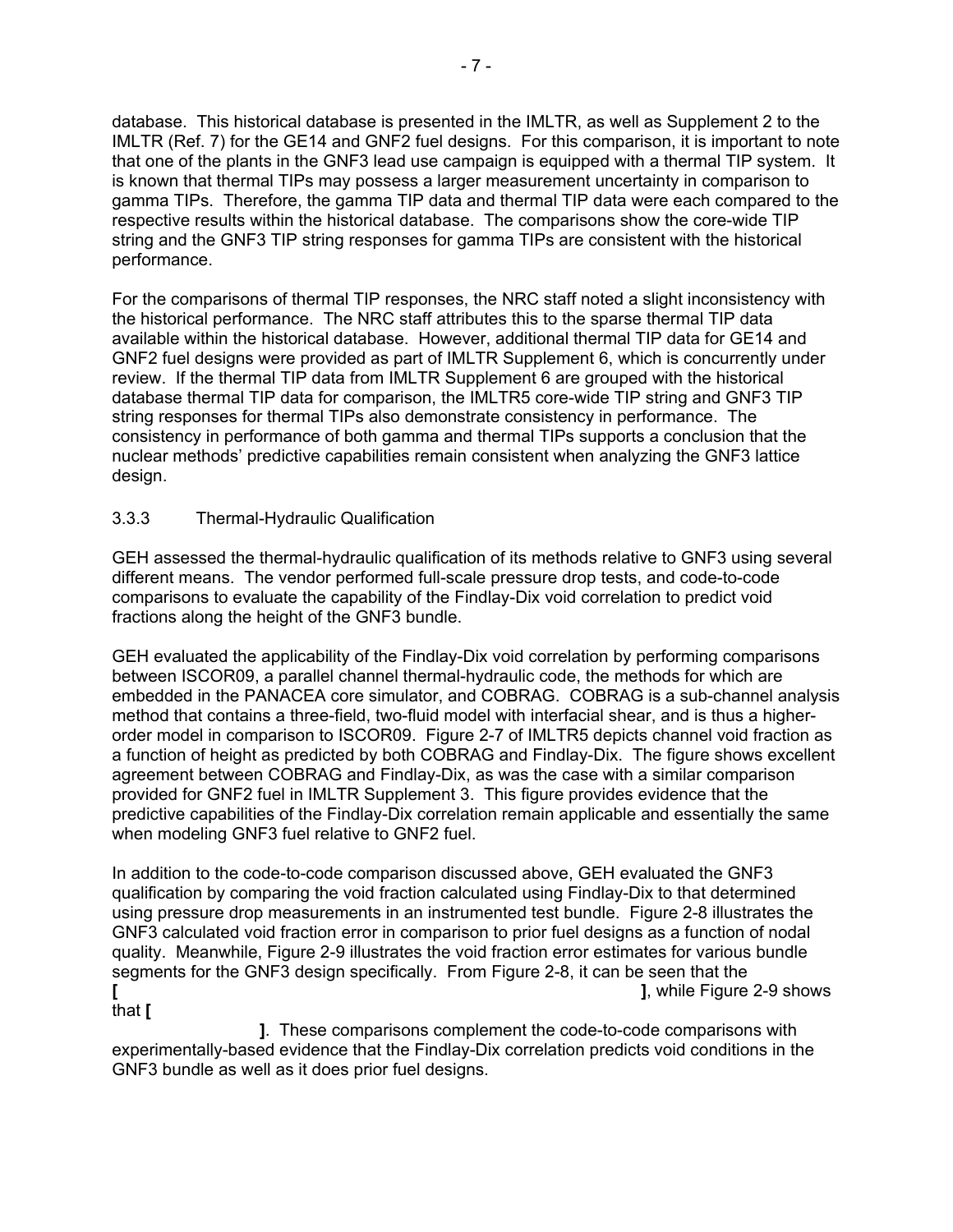### 3.3.4 Conclusions Regarding GEH's Methods Assessment

Based on the review described in the preceding sections, the NRC staff concluded that GEH has demonstrated that its codes and methods have similar predictive capability when modeling the GNF3 fuel design, as compared to GNF2 and GE14. The remaining sections of this SE relate that demonstration of predictive capability to the considerations addressed in the IMLTR.

3.4 Extrapolation of Neutronic Methods to High Void Fractions

### 3.4.1 Neutronic Methods Assessment

In its review of GEH's neutronic methods assessment, the NRC staff considered

- Prior trending in terms of methodological capability relative to fuel design upgrades
- Prominence of fuel design changes relative to modeling capability
- Continuity of the means by which GEH assessed the capabilities

When comparing the changes between GE14 and GNF2 to those between GNF2 and GNF3, the staff observes that some features of GNF3 are more similar to GNF2. For example, **[** 

 $\mathbf{a} = \mathbf{a} \cdot \mathbf{a}$  , we can also assume that  $\mathbf{a} = \mathbf{a} \cdot \mathbf{a}$  ,  $\mathbf{a} = \mathbf{a} \cdot \mathbf{a}$ Thus, while TGBLA06 required modification to model GNF2 relative to GE14, no such modifications were necessary to transition to modeling GNF3.

### *3.4.1.1 Cold Eigenvalue*

The IMTLR discusses the importance of the core simulator's capability to predict the cold eigenvalue. In short, the reactor must be able to remain subcritical with specified margin in the most reactive condition with all control rods inserted except the one with the highest worth. The core simulator is used to demonstrate this capability.

GEH performed **[ ]** code-to-code comparisons, comparing PANAC11 to MCNP, as described in Section 3.3.1, above. GEH performed PANAC11-to-MCNP comparisons of control cells with reflective boundary conditions for each of GE14, GNF2, and GNF3 designs. These comparisons were performed in a critical control rod configuration, in the all rods out configuration, and in the one rod out configuration, in order to evaluate shutdown margin calculative capability. The calculations in the critical configuration compared MCNP-PANACEA differences across fuel product lines to show that GNF3 differences were within those obtained for prior fuel designs GE14 and GNF2, and within the accepted eigenvalue uncertainty contained in the IMLTR. The averaged differences between PANAC11 and MCNP (root mean square deviation) indicated similar performance across all fuel designs and showed no discernible degradation in predictive capability for the GNF3 fuel design. This information thus confirms that PANAC11 is capable of producing acceptable cold eigenvalue predictions.

Given the lack of code system changes needed to model GNF3, its functional similarity with GNF2, and based on the fact that MCNP is a higher order code than PANAC11, the NRC staff determined that the PANAC11/MCNP comparisons provided a reasonable surrogate for data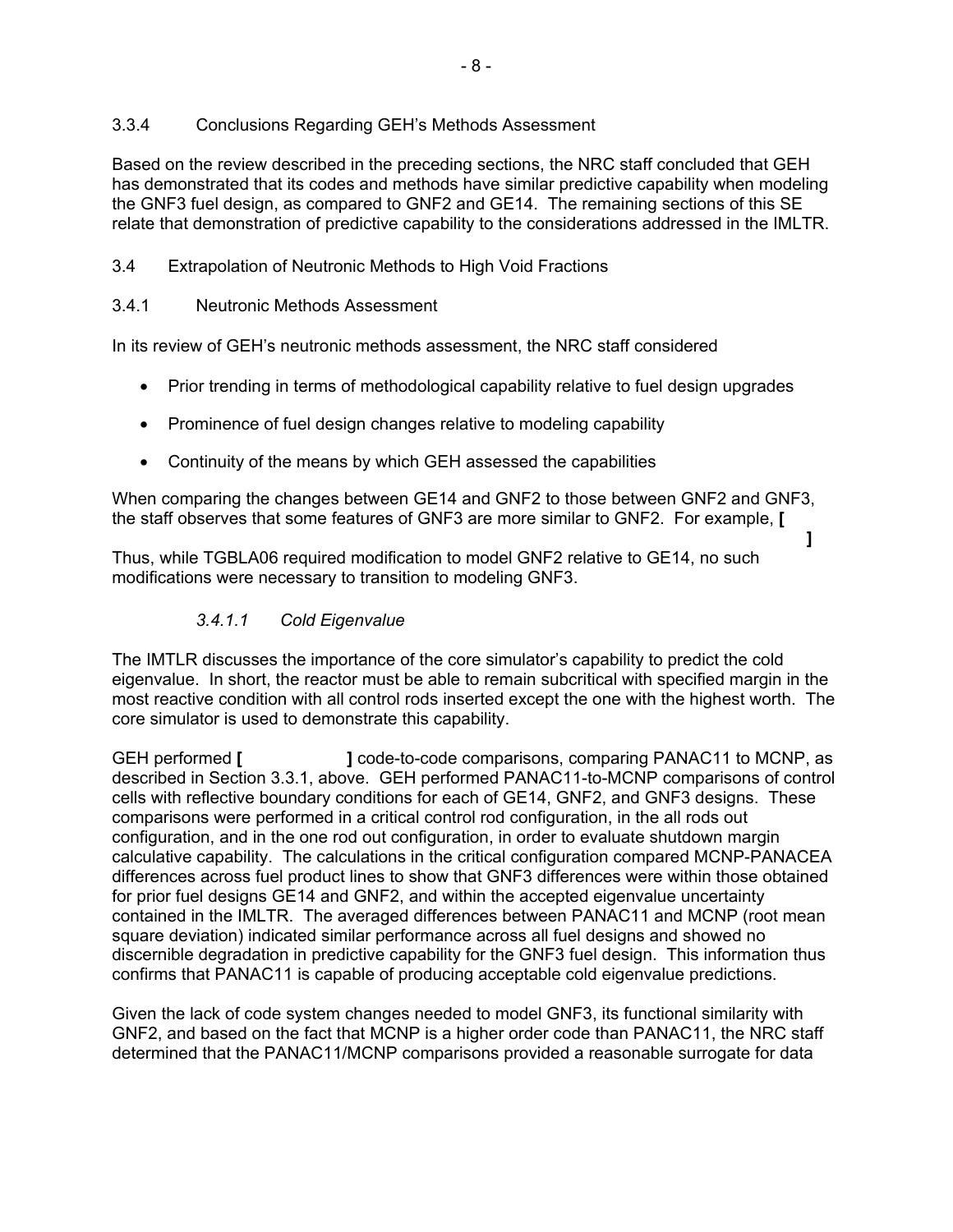from critical experiments in an operating reactor to evaluate the predictive capabilities for cold critical eigenvalue. Based on the consistent trending of PANAC11/MCNP differences across the fuel product lines, and on the fact that the GNF3 differences were consistent with the eigenvalue uncertainty reported in the IMLTR, the NRC staff determined that GEH nuclear design methods are sufficiently capable of modeling the GNF3 bundle design with regard to cold critical eigenvalue.

# *3.4.1.2 Hot Eigenvalue*

GEH provided TGBLA06 infinite lattice reactivity benchmarks to MCNP, as discussed in Section 3.3.1 of this SE, to demonstrate consistent performance across fuel product lines, regarding reactivity predictions. Differences between MCNP and TGBLA06 for GNF3 were compared to similar differences calculated for the prior, GE14 and GNF2 designs. No discernible trending was apparent for GNF3 data, supporting a conclusion the methods and uncertainties remain applicable to GNF3 fuel.

# *3.4.1.3 TIP Measurements*

GEH stated that data obtained from TIP measurements in cells containing GNF3 lead use assemblies in a BWR/5 and a BWR/6 indicated no unusual or adverse trends. These TIP measurements were evaluated as described in Section 3.3.2.

# *3.4.1.4 Fission Density Benchmarks*

The NRC staff evaluated the fission density benchmarks as described in Section 3.3.1. A satisfactory comparison between TGBLA06 and MCNP across fuel product designs indicated that the GNF3 bundle design can be adequately modeled using TGBLA06.

# 3.4.2 Evaluation of Neutronic Methods Uncertainties

# *3.4.2.1 Pin Power Peaking Uncertainty*

The fission density benchmarks are similar between GNF2 and GNF3, confirming that the pin power peaking uncertainty remains applicable. These comparisons are described in more detail in Section 3.3.1. Based on acceptable fission density comparisons between TGBLA06 and MCNP across fuel product lines, the NRC staff concluded that the pin power peaking uncertainty remains appropriate for GNF3 fuel.

# *3.4.2.2 Bundle Power Uncertainty (Four Bundle and Power Allocation Combined)*

GEH stated that the [ **]** approach to assessing the GNF3 design using PANAC11-MCNP comparisons results in the ability to compare integrated bundle powers on a bundlespecific basis. The vendor stated, "Because this power comparison is performed on a bundle specific basis instead of through a combination of TIP comparisons and bundle gamma scans, **[** 

 **]** The NRC staff agrees that this statement is true given the code-to-code approach used for this qualification effort. However, it should be noted that this conclusion is not intended to imply that data-based qualification would not be needed to confirm predictive capabilities on a periodic basis. The present conclusion is based on consideration of the design similarity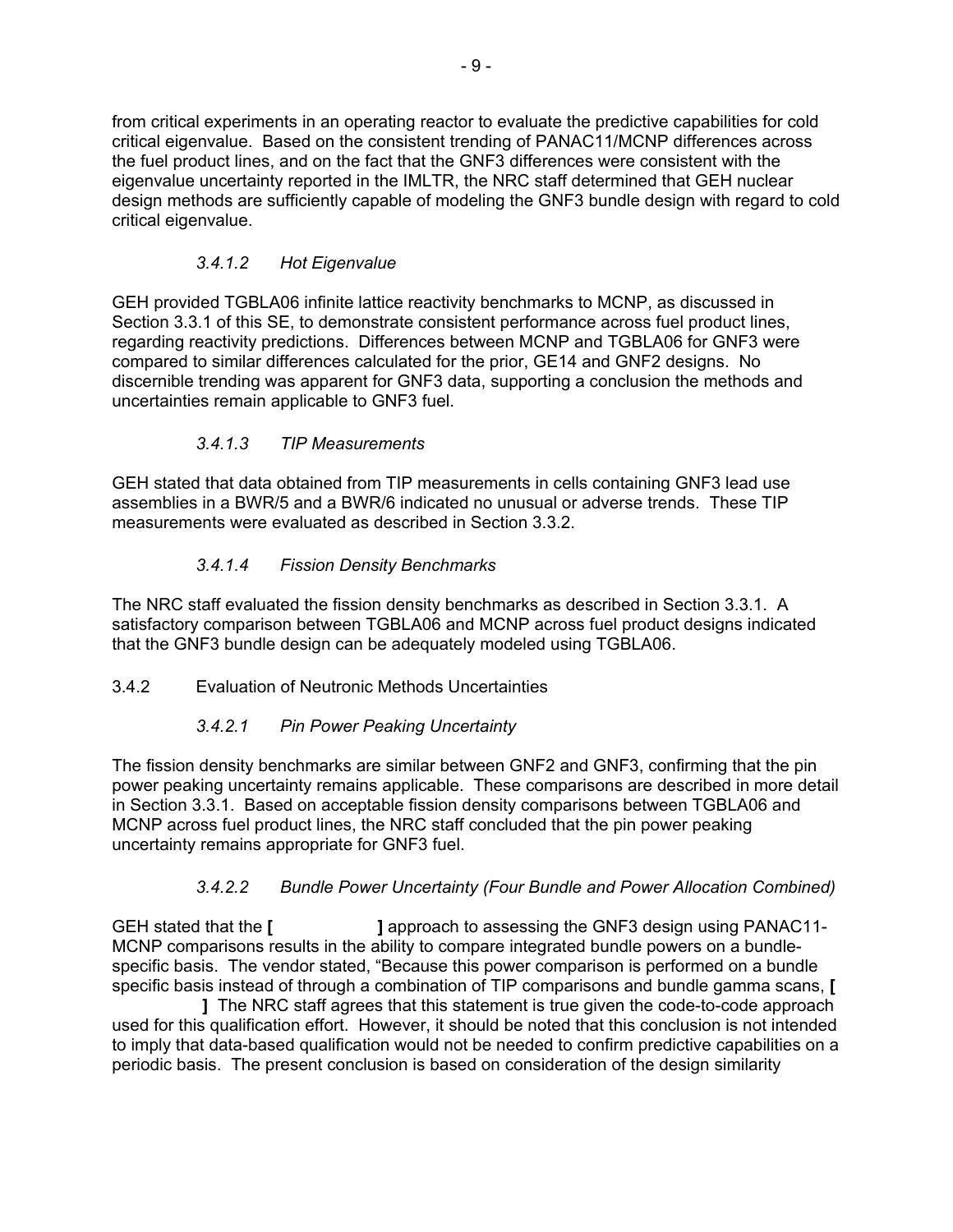between GNF2 and GNF3, and the fact that no changes to the nuclear performance code package were needed to model the GNF3 design.

### 3.4.3 Interim Approach

### *3.4.3.1 SLMCPR*

The neutronic qualification provided in IMLTR Supplement 5 for GNF3 includes a limited set of TIP data and MCNP comparisons. On the basis of its review of these qualification data, the NRC staff has confirmed that the nuclear uncertainties and biases for GNF3 are consistent in magnitude and trend with those for GNF2 and GE14. Therefore, the NRC staff finds that the interim methods approach for assigning uncertainties in the SLMCPR determination as applied at the time this safety evaluation was written is equally applicable to GNF3.

An SLMCPR adder is applied to plants operating in the MELLLA+ operating domain. For power-to-flow ratios less than 42 MW/Mlbm/hr, an adder of 0.01 is applied to the SLMCPR, and for power-to-flow ratios greater than 42 MWth/Mlbm/hr, a 0.02 adder is applied. IMTLR Supplement 6 is concurrently under review, which proposes to eliminate this adder. Any conclusions reached in the NRC staff safety evaluation of IMLTR Supplement 6 will specifically delineate their applicability to GNF3. Such conclusions are not considered within the scope of this review.

### *3.4.3.2 R-factor*

Limitation 6 of the IMLTR requires that the plant-specific R-factor be calculated consistent with the axial void conditions expected for the hot channel operating state. The R-factor methods are described in Section 8 of NEDC-33880P, Revision 0, "GEXL21 Correlation for GNF3 Fuel" (Ref. 8). The NRC staff notes that the LHGR rod power limit for GNF3 exceeds the LHGR limit for GNF2 at low exposure. It is therefore possible that compliance with Limitation 6 may require different assumptions for the R-factor because a higher permissible LHGR could result in increased bundle power, and hence an increased in-channel void fraction, relative to a fuel with a lower LHGR limit. Given a higher LHGR limit for GNF2 relative to GE14, the NRC staff issued an RAI concerning this topic during its review of IMLTR Supplement 3.

However, when comparing differences between GNF3 and GNF2 to differences between GNF2 and GE14, the generic LHGR limit **[** 

 **]**, whereas the allowable LHGR limit

#### for GNF3 **[**

 **]**. Thus, the LHGR limit for GNF3 is more similar to GNF2 than the GNF2 limit is to GE14. Figure 2, generated from data provided in References 5, 6, and 9, provides a graphical comparison of the LHGR envelopes for the various fuel designs (note the comparison is provided in GWD/MTU, whereas remaining sections of this SE characterize burnup in terms of GWD/STU).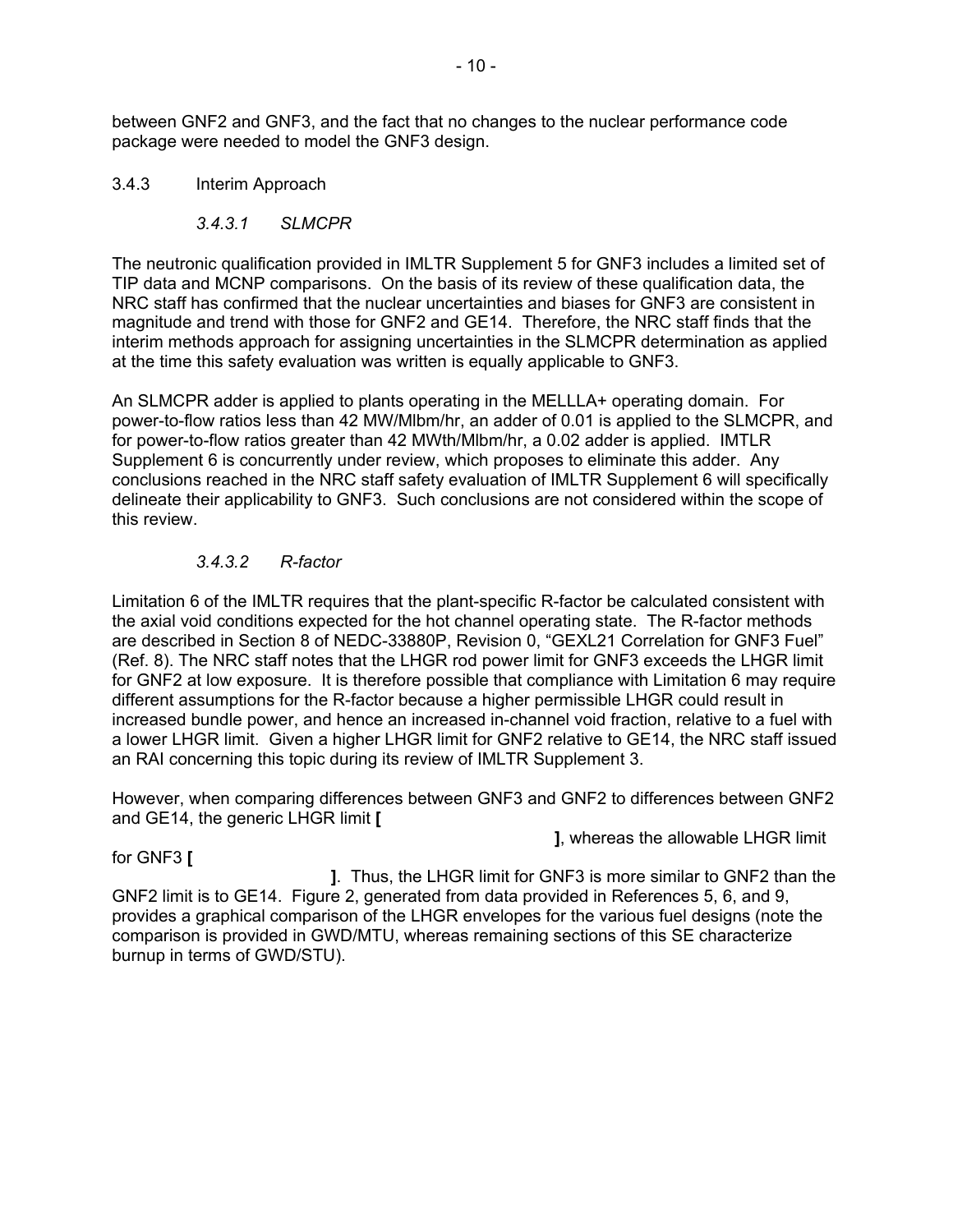#### **Figure 2. Comparison of fuel rod power-exposure envelopes for various GNF fuel designs.**

In the response to RAI 16 associated with IMLTR Supplement 3, the vendor pointed out that its "overall approach in confirming compliance with Limitation 6 is to perform this evaluation on a plant specific basis for plants referencing the IMLTR and confirm that the reference void fraction value… for R-factor determination remains applicable based on the cycle average instantaneous void fraction for the limiting fuel." (Ref. 10). That RAI response also noted that bundle designs used to calculate the R-factor for GNF2 reflected the operating conditions anticipated for the fuel design, including those reflective of the applicable LHGR limit and instantaneous void fractions. To demonstrate the applicability of the R-factor conditions, the vendor also included a sample confirmation performed for an EPU plant in its first load of GNF2 fuel, showing that plant-specific operating conditions were accounted for in the R-factor calculations. In Appendix A to IMLTR5, GEH states that the limitation is implemented for all fuel types, including GNF3, which confirms that GEH will continue to ensure the requisite consistency for the R-factor calculations. The NRC staff interprets this information, in aggregate, to mean that, when introducing the GNF3 design at a plant referencing the IMLTR (i.e., EPU or EPU/MELLLA+ plants), IMLTR Limitation 6 requires that GEH confirm the applicability of the R-factor conditions assumed in Ref. 8, and if they are inapplicable, to reformulate the R-factor consistent with the limiting channel void conditions associated with that plant.

Given (1) the lesser difference between GNF2 and GNF3 relative to that between GNF2 and GE14; (2) the confirmation provided previously for the GNF2 methods applicability review, which indicated that the vendor confirms the applicability of the void fraction assumed in the R-factor calculation on a plant specific basis; and (3) the statement in Appendix A to IMLTR5 stating that Limitation 6 is implemented for all fuel types, including GNF3, the NRC staff determined that the vendor has adequately dispositioned IMLTR Limitation 6, concerning the R-factor, with regard to GNF3 fuel.

**]**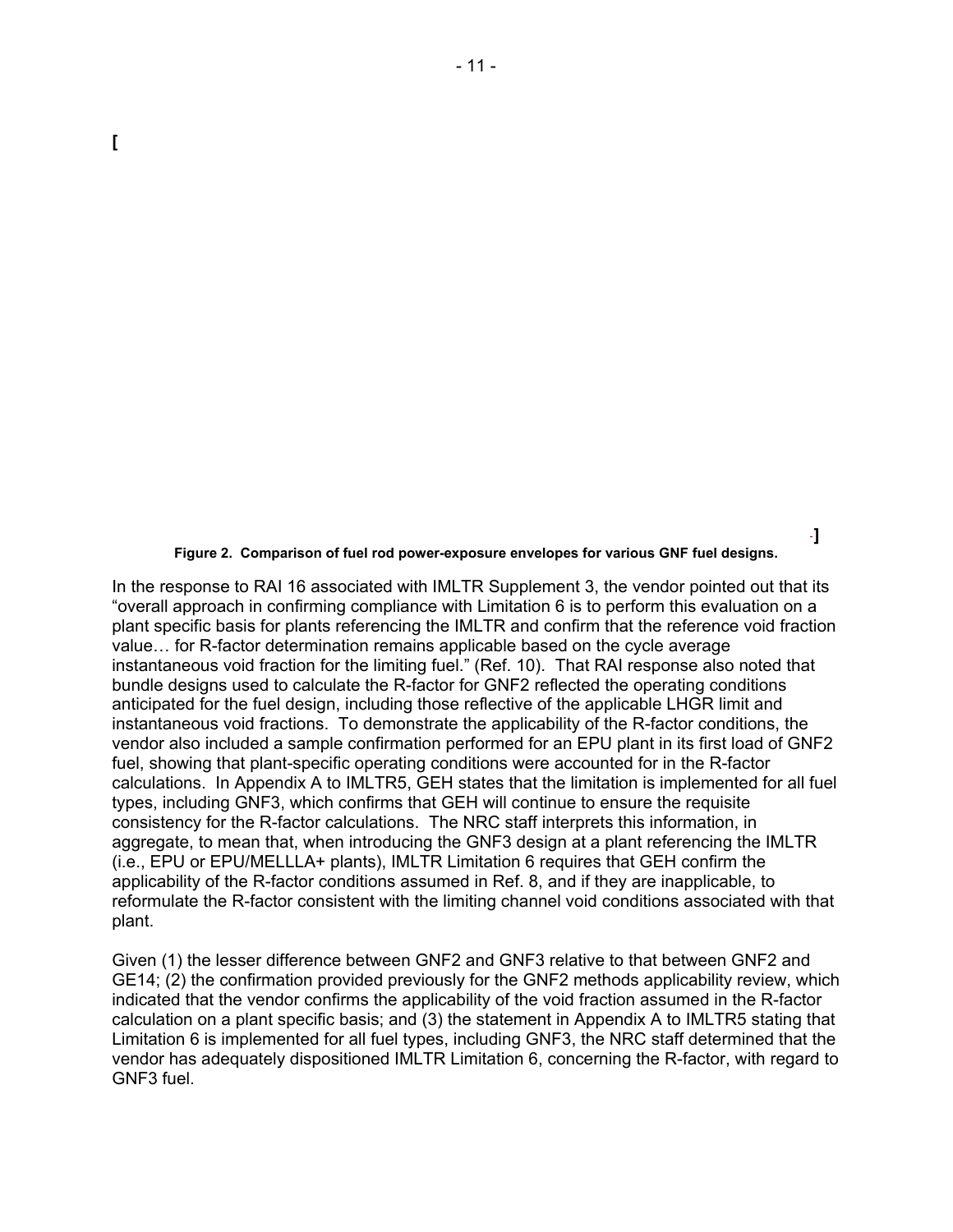### *3.4.3.3 Operating Limit Minimum Critical Power Ratio*

The OLMCPR provides margin to the SLMCPR to ensure that a plant can accommodate an anticipated operational occurrence without challenging the safety limit. As such, it is based on transient analyses, which model the effects of feedback from void reactivity. When simulating transients using TGBLA/PANAC/ODYN/ISCOR, an additive penalty of 0.01 is applied to the OLMCPR to account for the potential bias that a 40-percent void depletion history can impose on the calculated void coefficient.

References 11 and 12 provide information necessary to evaluate the adequacy of this additive penalty relative to the steady-state depletion conditions and GNF3 fuel. In Reference 12, GEH provided comparisons of a generally limiting transient, as modeled in TRACG04P both with and without void reactivity bias correction, and as modeled in ODYN. This evaluation showed that the TRACG04 model **[ ]** and that the ODYN model **[** 

 **]**. Note that this evaluation was

performed for GNF2 fuel.

While a similar comparison was not provided for GNF3 fuel, GEH documented its evaluation of the relative bias and uncertainty associated with the void history, for GNF3 fuel, in Reference11. This evaluation included a comparison between GNF2 and GNF3. Despite that the biases and uncertainties for GNF3 fuel were different from those reported for the prior fuel designs, the general trends (as a function of burnup and instantaneous void condition) and magnitudes of the biases and uncertainties were very similar.

In Reference 12, discussing the bias for GNF2 fuel, GEH stated:

…in the exposure range from about 15 to 25 GWd/STU that corresponds to the limiting CPR bundle for AOO analyses that the void coefficient bias **[ ]**. For exposures less than 15 GWd/STU the PANAC11 standard process as supplied with TGBLA06 nuclear information **[** 

 **]**… These biases… **[** 

 **]**. As the poison is *burned* and the bundles approach their peak reactivity and power, the void coefficient biases… **[ ]**. Void history does not begin to make any discernable difference until the exposure has exceeded about 25 GWd/STU…. At exposures above this point the standard process tends to **[** 

 **]**. A larger void coefficient (in the absolute sense) is conservative because it tends to produce a more dynamic power response and a less favorable CPR response.

An inspection of the response surfaces provided in Figures 1 - 4 of Reference 11 shows that the discussion above is as equally applicable to GNF3 as it is to GNF2. For GNF3, GEH evaluated a greater number of lattices at the same burnup points and instantaneous and historic void conditions than were analyzed for GNF2. Thus, the NRC staff concluded that the comparative evaluation established that void reactivity biases behaved consistently between GNF3 and prior fuel designs, such that one can reasonably infer that the transient performance between the two fuel products would be similar, with all other things being equal. Based on such inference, the NRC staff determined that a comparison between TRACG and ODYN using GNF3 fuel and respective void reactivity bias corrections would exhibit reasonably similar trending as that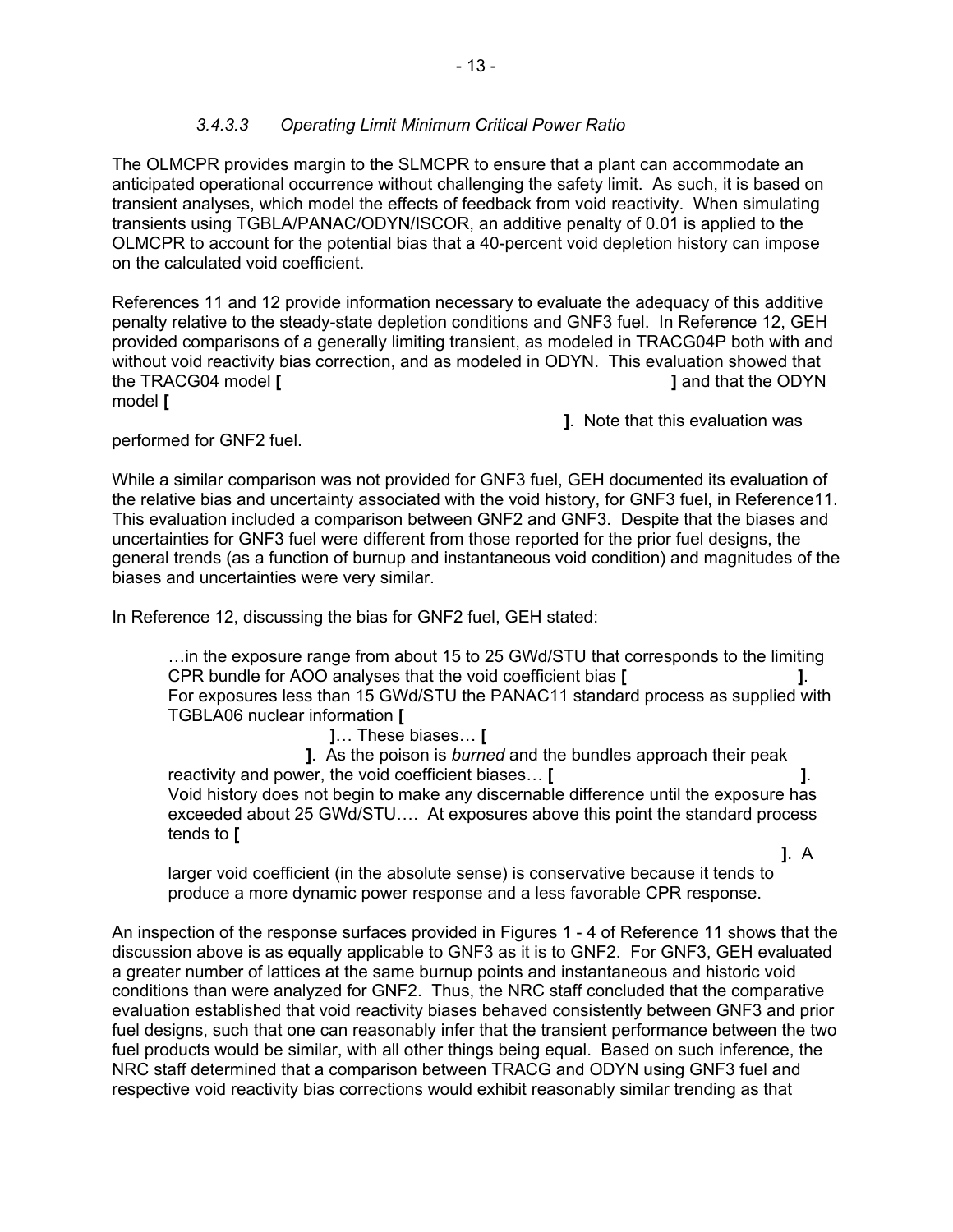shown for GNF2, and the ODYN methods remain conservative even without incorporating a correction for the void reactivity bias introduced by depletion at 40 percent void conditions.

## *3.4.3.4 Loss-of-Coolant Accident Related Nodal Power Limits*

The nodal power limits assumed in the emergency core cooling system performance evaluation are, to some extent, derived from the thermal-mechanical operating limits for the fuel product. However, plant-specific analyses are used to demonstrate that, if operated at the thermalmechanical operating limits, the fuel would remain with the acceptance criteria contained in Paragraph (b) of 10 CFR 50.46. Should this not be the case, more restrictive nodal power limits would be used in the ECCS evaluation. To the extent that GNF3 nodal power limits may exceed those established for GNF2, explicit analyses would be required to account for the increased linear heat rate associated with the higher limits, in order to establish compliance with 10 CFR 50.46 requirements.

Regardless of fuel product, the EOD statepoints must be evaluated in the ECCS performance evaluation, a requirement that does not change for the introduction of GNF3.

Finally, the GNF3 fuel bundle design continues to be a 10x10 fuel matrix with design features that are similar to the GNF2 fuel design, in a way that the NRC staff does not expect to invalidate the assessments supporting applicability of the SAFER/GESTR-LOCA ECCS evaluation model (Ref. 13). Should a licensee opt to use the TRACG04-based ECCS evaluation model, the licensing considerations discussed in Chapter 9, and the conditions and limitations specified in Chapter 10, of the NRC staff SE approving NEDE-33005P-A, Revision 1, specifically including Limitation 1.2, "Fuel System Design Applicability," apply (Ref. 14).

Based on the considerations discussed above, the NRC staff determined that the IMLTR remains applicable to GNF3, with respect to the LOCA-related nodal power limits.

### *3.4.3.5 Thermal-Mechanical Performance; Fuel Rod Exposure*

Thermal-mechanical performance for GNF3 is evaluated using the PRIME methodology, subject to the limitations established for fuel rod exposure in the PRIME SE. As discussed in Section 3.1 of this SE, GEH's stated use of PRIME obviated the need for NRC staff to review thermal-mechanical issues with regard to IMLTR applicability to GNF3.

# *3.4.3.6 Shutdown Margin; Standby Liquid Control System*

A favorable conclusion to the reactivity benchmarks discussed in Section 3.3.1 establishes that the computational efficacy of TGBLA06/PANAC11 to evaluate shutdown margin and SLCS capability when modeling GNF3 is essentially equivalent to that for GNF2 and prior designs. In addition to the reactivity benchmarks, further PANAC11/MCNP **[ ]** were compared to assess strong rod worth by evaluating cores with one rod inserted, and cores with all rods withdrawn. Across fuel designs, the PANAC11 indicated consistent predictive capability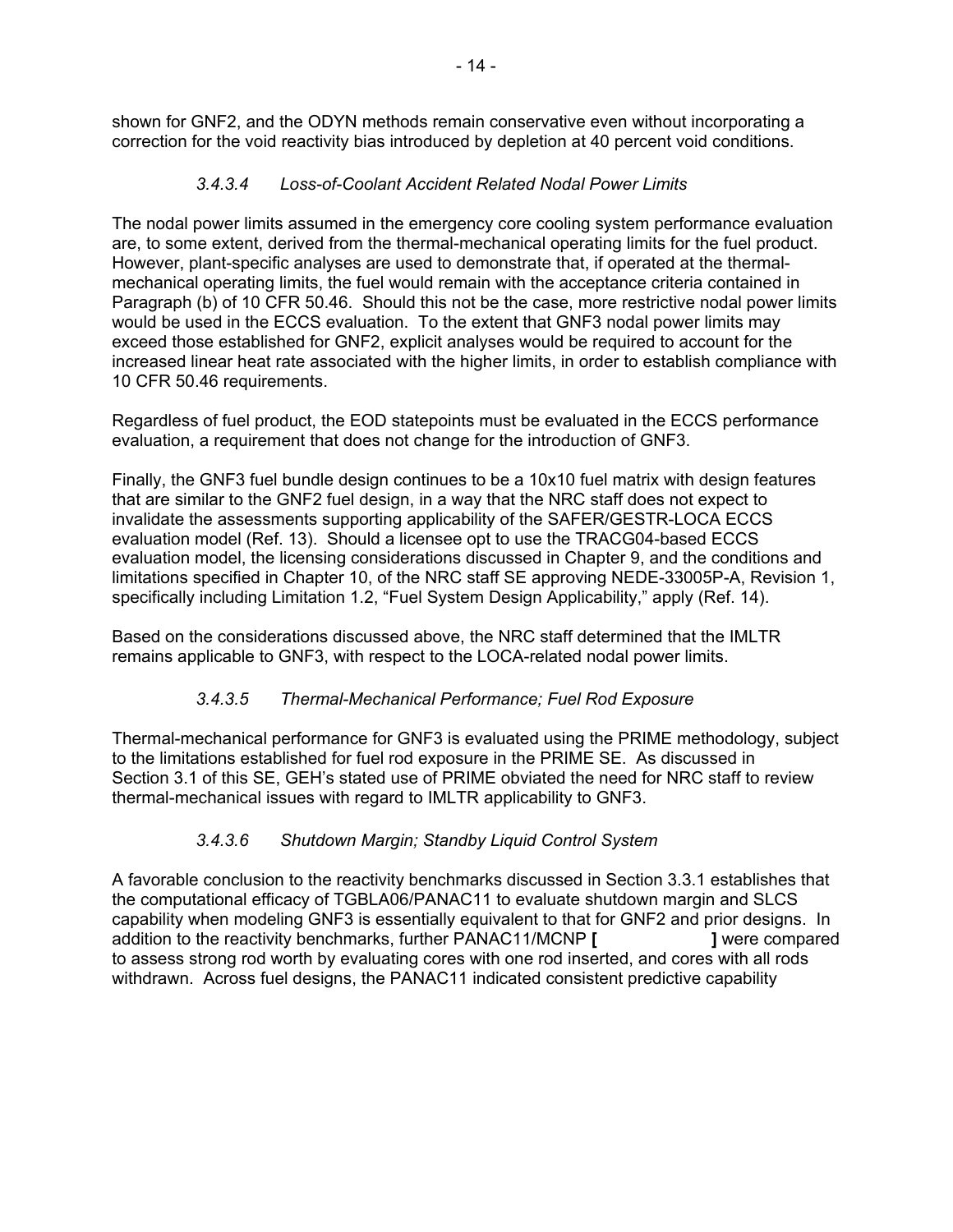### 3.5 Additional Review Considerations

### 3.5.1 40 Percent Void Fraction Depletion Assumption

The 40-percent void history depletion assumption has the potential to affect the bias in the void reactivity coefficient. Prior sensitivity studies have shown that ODYN remains sufficiently conservative to offset this effect, while GEH performed additional studies to update the void reactivity bias and uncertainty model in TRACG04. These studies are provided in Reference 11, and reviewed in Section 3.4.3.3 of this SE. The results of these studies showed consistent performance between GNF3 and prior fuel designs. Based on the prior information showing ODYN conservatism, and on the consistency of void reactivity bias and uncertainty among the fuel designs, the NRC staff concludes that the 40 percent void fraction depletion assumption is acceptably compensated when calculating fuel and core performance with GNF3 fuel.

### 3.5.2 Bypass Voiding

The IMLTR specifies limitations on bypass voiding that must be confirmed on a cycle-specific basis. In accordance with Limitation 17 in the IMLTR, the bypass voiding must be limited to 5 percent at the height of the LPRM D-level. This limitation assures the fidelity of the LPRM signals at Level D, and that the potential for power redistribution due to significant bypass voiding is minimized, as such a phenomenon may not be accurately represented in the analytic methods. GEH stated in Appendix A to IMLTR5 that this limitation will be implemented for all fuel types, including GNF3. Meanwhile, the design of the GNF3 lattice at the bundle periphery is essentially the same as for GNF2. Therefore, the peripheral fuel pins, which would be most sensitive to significant void formation in the bundle periphery, would perform similarly between the two fuel designs. Based on these considerations, the NRC staff determined that GEH has addressed bypass voiding acceptably for the GNF3 fuel design.

#### 3.5.3 Stability

GEH stated, in IMLTR5, that the stability models used to evaluate the various stability solutions imbed the basic bundle nuclear and thermal-hydraulic models from the TGBLA, ISCOR and PANACEA programs. Therefore, GEH stated, stability performance depends on the following parameters: moderator void coefficient, local pin power peaking, **[** 

 **]**, and bundle pressure drop. These significant phenomena were evaluated as discussed in Sections 3.3 and 3.4.3.2 of this SE. Based on the demonstration of consistent computational performance when modeling GNF3 relative to GNF2 and prior designs, the NRC staff concluded that the analytic methods used to evaluate stability performance remain applicable when modeling GNF3 fuel. Meanwhile, Limitation 18 to the IMLTR requires GEH to account for calibration errors up to 5 percent in OPRM cells and 2 percent in LPRM cells. Appendix A to IMLTR5 notes that this will remain the case for GNF3. Based on these considerations, the NRC staff concludes that the IMLTR remains applicable to GNF3 with respect to stability.

#### 3.5.4 Applicability of Thermal-Hydraulic Models

GEH provided comparisons to Stern Labs pressure drop testing and COBRAG confirmatory calculations to demonstrate that the calculational efficacy of the thermal hydraulic models, such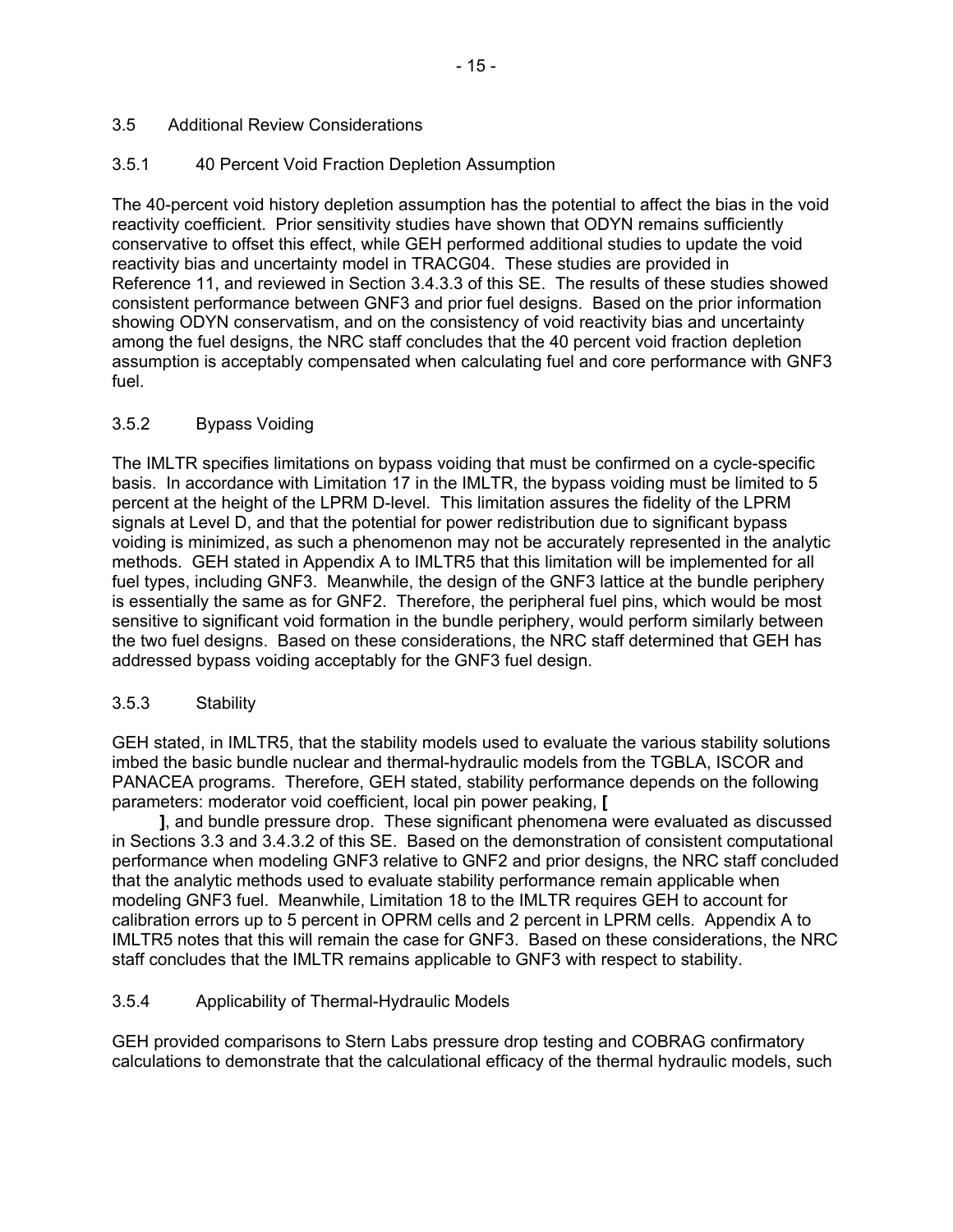as the Findlay-Dix void quality correlation, remains as adequate as when applied to GNF2 and prior designs. No discernible, adverse trending was apparent in the data, and hence the NRC staff determined that the thermal-hydraulic models remain adequate for the GNF3 fuel design. The NRC staff evaluation is described in further detail in Section 3.3.3 of this SE.

### **4.0 CONCLUSION**

The purpose of the IMLTR is to ensure that uncertainties and biases in GEH's analytic methods appropriately account for plant operation in expended operating domains. GEH provided IMLTR5 to demonstrate that such uncertainties and biases currently in use remain applicable to GNF3, such that the operating and safety limits derived from these analytic methods include an appropriate margin for such. The demonstration was based largely on comparisons between the GEH nuclear design methods and MCNP, as augmented by TIP data from GNF3 lead use campaigns, and fuel assembly thermal-hydraulic testing. Given the functional similarity between GNF2 and GNF3, and in consideration of the review described above, the NRC staff has concluded that GEH's demonstration is adequate, and that the IMLTR is applicable to GNF3 fuel.

Based on the preceding considerations, the NRC staff has revised Limitation 22 to the IMLTR. Limitation 22 previously stated:

For any plant-specific applications of TGBLA06 with fuel type characteristics not covered in this review, GE needs to provide assessment data similar to that provided for the GE fuels. The Interim Methods review is applicable to all GE lattices up to GNF2. Fuel lattice designs, other than GE lattices up to GNF2, with the following characteristics are not covered by this review:

- Square internal water channels water crosses
- Gd rods simultaneously adjacent to water and vanished rods
- 11x11 lattices
- MOX fuel

The acceptability of the modified epithermal slowing down models in TGBLA06 has not been demonstrated for application to these or other geometries for expanded operating domains.

Significant changes in the Gd rod optical thickness will require an evaluation of the TGBLA06 radial flux and Gd depletion modeling before being applied. Increases in Gd loading that result in nodal reactivity biases beyond those previously established will require review before the GE methods may be applied.

Limitation 22 may be revised to state as follows:

For any plant-specific applications of TGBLA06 with fuel type characteristics not covered in this review, GE needs to provide assessment data similar to that provided for the GE fuels. The Interim Methods review is applicable to all GE lattices up to GNF3. Fuel lattice designs, other than GE lattices up to GNF3, with the following characteristics are not covered by this review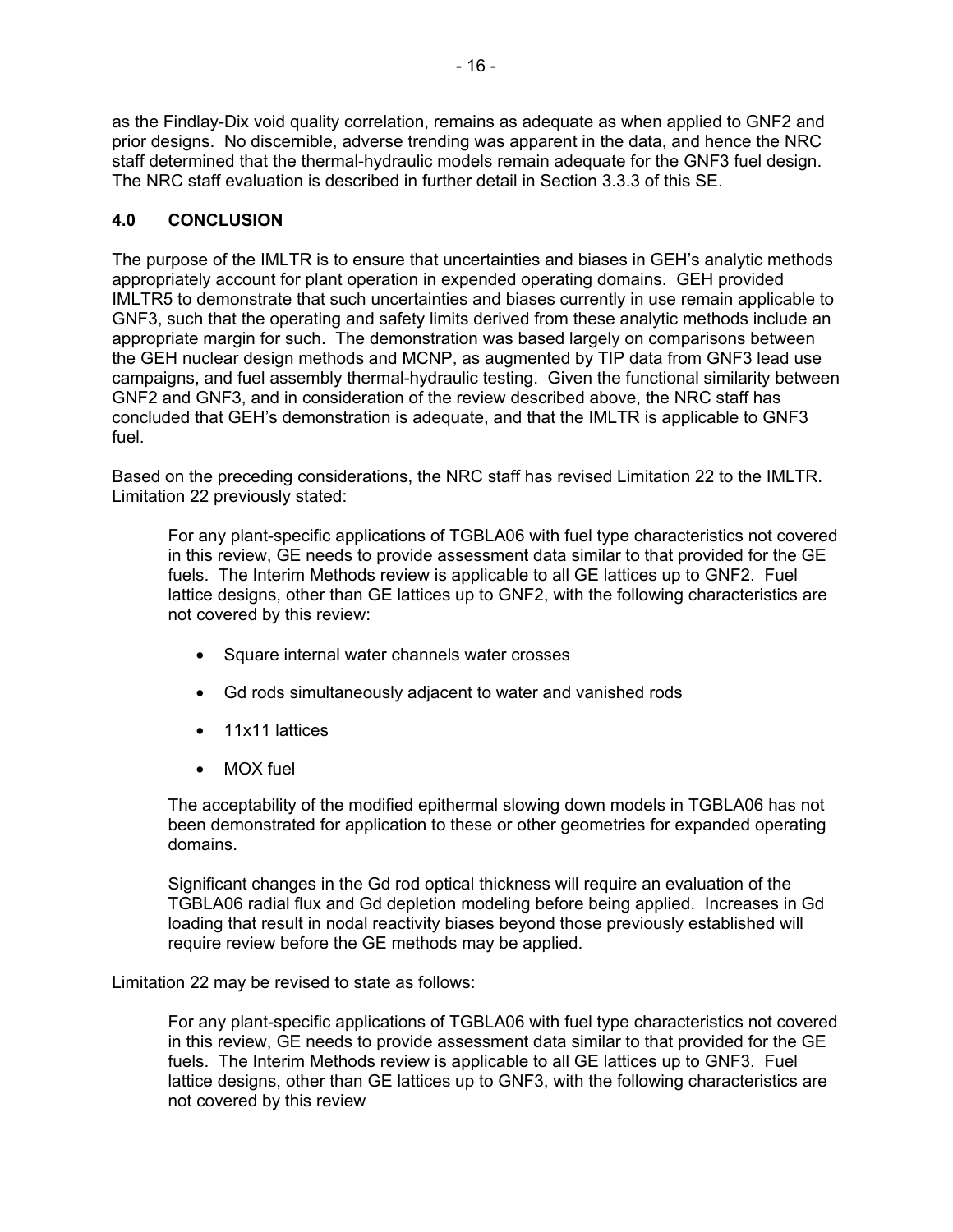- Square internal water channels water crosses
- Gd rods simultaneously adjacent to water and vanished rods
- 11x11 lattices
- MOX fuel

The acceptability of the modified epithermal slowing down models in TGBLA06 has not been demonstrated for application to these or other geometries for expanded operating domains.

Significant changes in the Gd rod optical thickness will require an evaluation of the TGBLA06 radial flux and Gd depletion modeling before being applied. Increases in Gd loading that result in nodal reactivity biases beyond those previously established will require review before the GE methods may be applied.

### **5.0 REFERENCES**

- 1. General Electric Hitachi Nuclear Energy (GEH), NEDC-33173P, Supplement 5, Revision 0, "Applicability of GE Methods to Expanded Operating Domains – Supplement for GNF3 Fuel," M170147, June 2017, Agencywide Document Access and Management System (ADAMS) Package No. ML17159A678.
- 2. GEH, "Incorporation of Supplement 4 PRIME Implementation Audit Approval into NEDC-33173P-A, Revision 4," MFN 12-124, November 7, 2012, ADAMS Package No. ML123130130.
- 3. GEH, "Response to Request for Additional Information NEDC-33173P-A, 'Applicability of GE Methods to Expanded Operating Domains' Supplement 5, 'Supplement for GNF3 Fuel' (EPID No. L-2017-TOP-0033)," M180204, November 26, 2018, ADAMS Package No. ML18346A067.
- 4. Global Nuclear Fuel, "Accepted Versions of Global Nuclear Fuel Americas Topical Reports NEDC-33256P, "The PRIME Model for Analysis of Fuel Rod Thermal – Mechanical Performance Part 1 – Technical Bases," NEDC-33257P, "The PRIME Model for Analysis of Fuel Rod Thermal – Mechanical Performance Part 2 – Qualification," and NEDC-33528P, "The PRIME Model for Analysis of Fuel Rod Thermal – Mechanical Performance Part 3 – Application Methodology" MFN 10-046, September 15, 2010, ADAMS Accession No. ML102600248.
- 5. GNF, "GNF2 Advantage Generic Compliance with NEDE-24011-P-A (GESTAR II), NEDC-33270P, Revision 9, December 2017," M170261, December 1, 2017, ADAMS Package No. ML17335A308.
- 6. GNF, "GNF3 Generic Compliance with NEDE-24011-P-A (GESTAR II), NEDC-33879P, Revision 2, March 2018," M180059, March 27, 2018, ADAMS Package No. ML18086B181.
- 7. GEH, "Accepted Versions of NEDC-33173P, Revision 2 and Supplement 2, Parts 1-3 (TAC No. ME1891)," MFN 12-032, April 20, 2012, ADAMS Package No. ML121150469.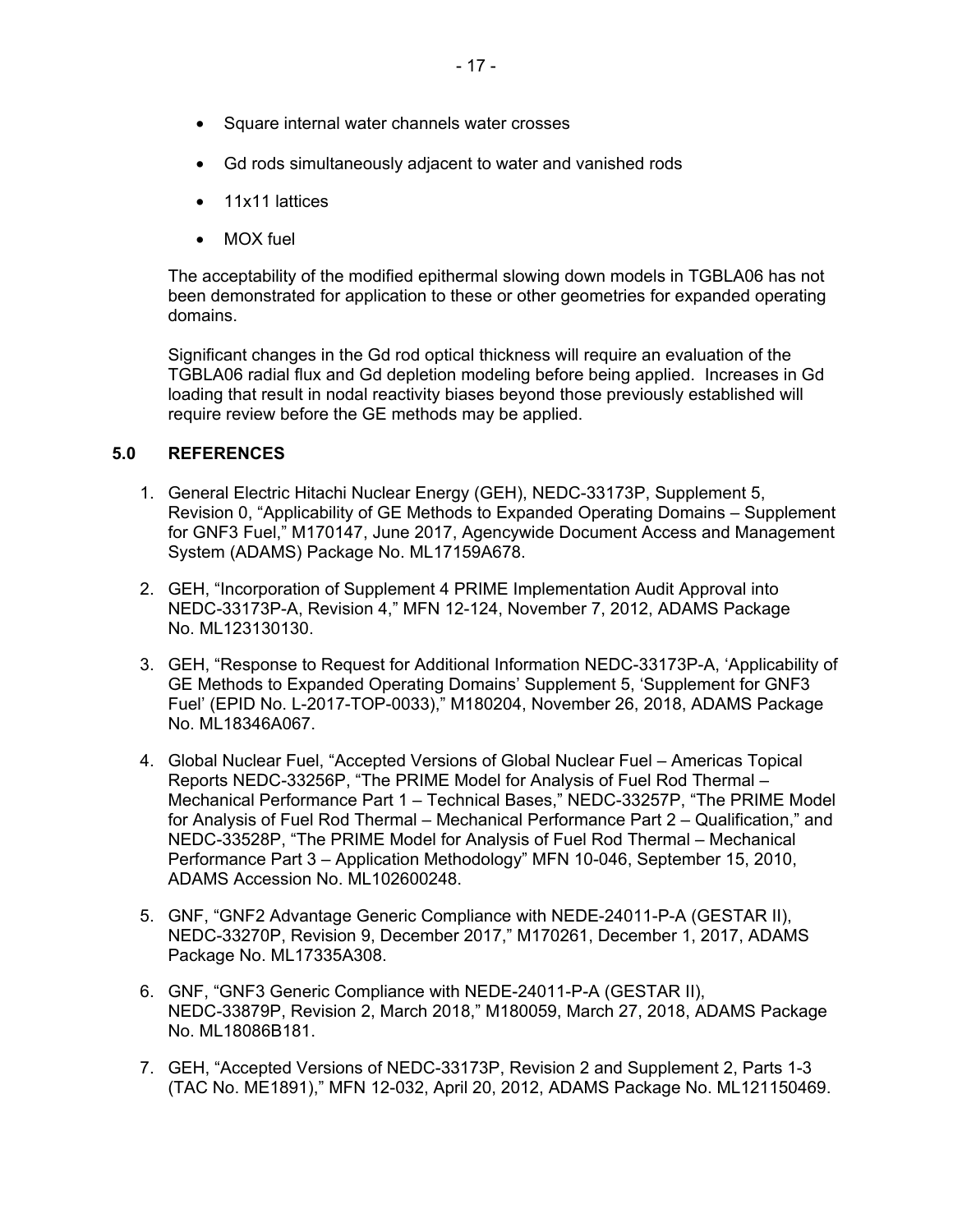- 8. GNF, "Revision 1 of the GEXL21 Correlation for GNF3 Fuel, NEDC-33880P, November 2017," M170253, November 7, 2017, ADAMS Package No. ML17311A129.
- 9. GNF, "GE14 Compliance with Amendment 22 of NEDE-24011-P-A (GESTAR II), NEDC-32868P, Revision 5, May 2013," MFN 13-028, May 24, 2013, ADAMS Package No. ML13148A320.
- 10. GEH, "Response to NRC RAIs NEDC-33173P, Supplement 3," MFN 09-647, October 20, 2009, ADAMS Package No. ML092990416.
- 11. GEH, "GNF3 Fuel Product Line Void Coefficient Uncertainty Model," M170097, April 24, 2017, ADAMS Package No. ML17114A165.
- 12. GEH, "Response to NRC Request for Additional Information RAI 8 Re: GE-Hitachi Nuclear Energy Americas, LLC (GEH) Topical Report (TR) NEDC-33173P, Supplement 3, 'Applicability of GE Methods to Expanded Operating Domains – Supplement for GNF2 Fuel' (TAC No. ME1815)," MFN 09-647 Supplement 1, November 30, 2009, ADAMS Package No. ML093360138.
- 13. GEH, "SAFER Model for Evaluation of Loss-of-Coolant Accidents for Jet Pump and Non-Jet Pump Plants," NEDE-30996P-A, Volume I, "SAFER – Long Term Inventory Model for BWR Loss-of-Coolant Analysis," October 1987, ADAMS Package No. ML091210245, and Volume II, "SAFER Application Methodology," October 1987, ADAMS Accession No. ML102350281 (Proprietary reports; no publicly available copies located in ADAMS).
- 14. GEH, "Accepted Version of NEDE-33005P, Revision 0, 'Licensing Topical Report TRACG Application for Emergency Core Cooling Systems/Loss-of-Coolant Accident Analyses for BWR/2-6,'" M170037, February 24, 2017, ADAMS Package No. ML17055A387.

Attachment: Resolution of Comments

Principal Contributors: Ben Parks Kevin Heller

Date: March 21, 2019